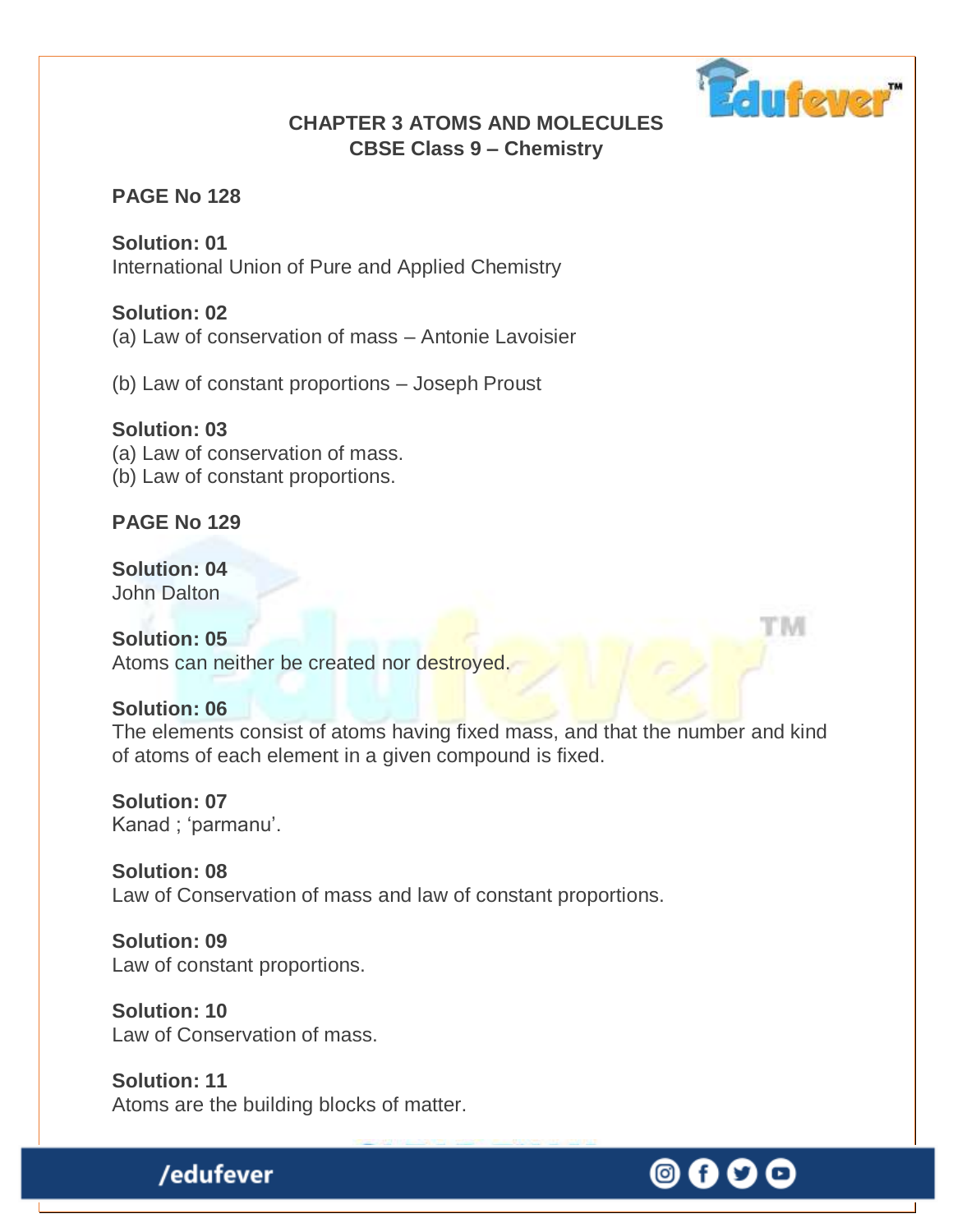

#### **Solution: 12**

The size of an atom indicated by its radius which is called "atomic radius". **Solution: 13** The radius of an atom is usually expressed in 'nanometers'. Solution: 14 1 nanometer =  $10-9$  m Solution: 15 'nm' represents nanometer. Solution: 16 Because they are very very small. Solution: 17 False ; it is Co

#### **Solution: 18**

The molecular mass of a substance is the relative mass of its molecule as compared with the mass of a Carbon-12 atom taken as 12 units.

#### **Solution: 19**

This means that a molecule of oxygen is 32 times heavier than 1/12 of a Carbon-12 atom.

#### **Solution: 20**

(a) 1:8

(b) Conservation of mass

#### **Solution: 21**

(a) Carbon is used as a standard for atomic mass scale.

(b) Atom with 6 neutrons and 6 protons in its nucleus so that its mass number is 12.

 $(c)$  Mass = 12 u

#### **Solution: 22**

The major drawback of Dalton's atomic theory is that atoms were thought to be indivisible. But, it is not true since atoms are divisible.

#### **Solution: 23**

/edufever

No, the statement is not valid because atoms can be divided into subatomic particles called electrons, protons and neutrons.

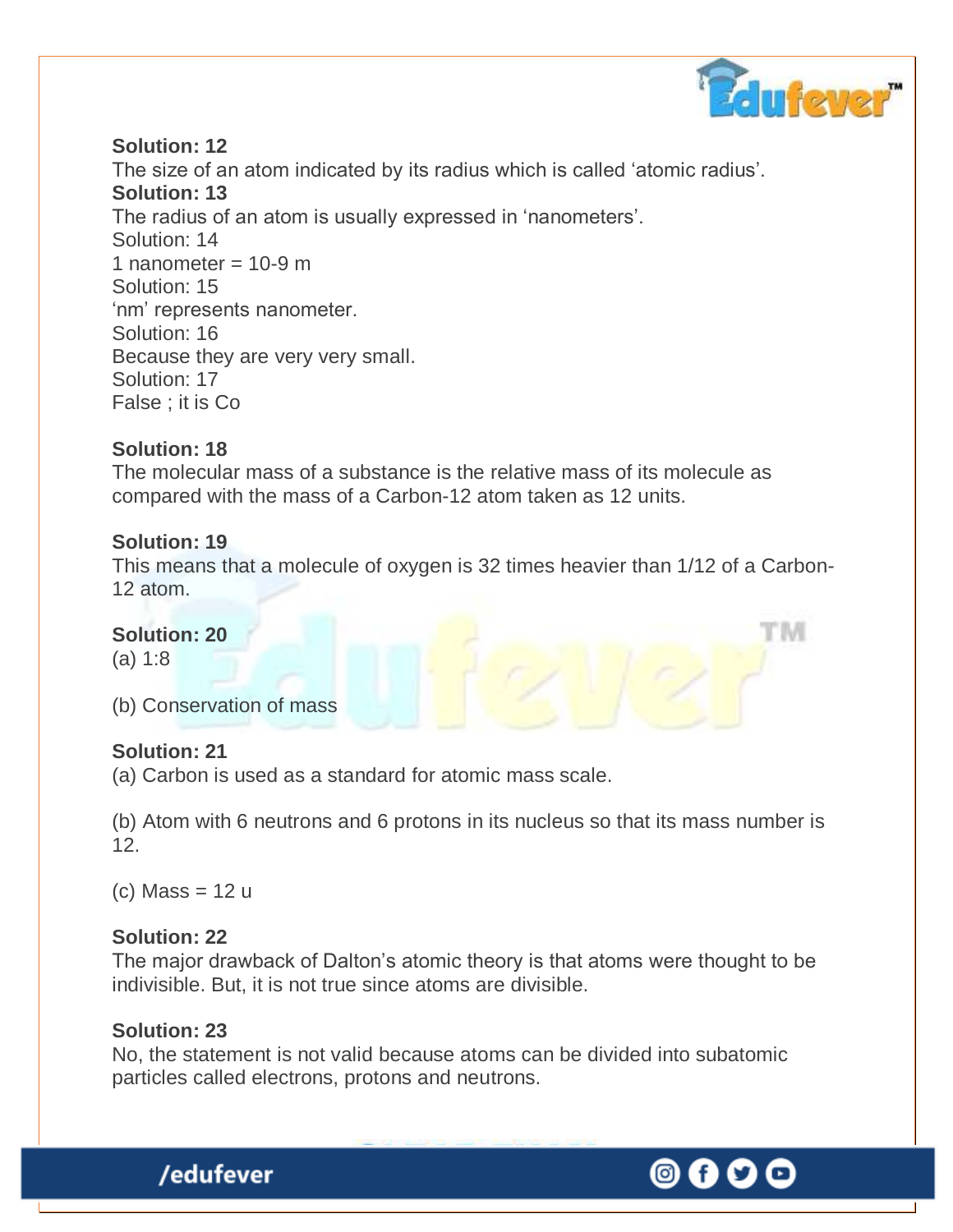

#### **Solution: 24**

Yes, "THE SCANNING TUNNELLING MICROSCOPE" enables people to see atoms. This microscope can produce computer generated images of the surface of elements which show the individual atoms. The atoms show up as blurred images.

#### **Solution: 25**

The symbol of element is the "first letter" or "first letter and another letter" of the English name or Latin name of the element.

For example, symbol of Hydrogen is "H" and symbol of Calcium is "Ca".

**Solution 26**  $(a)$ Ca, Mg

 $(b)$ Cu, Hg

#### **Solution 27**

Hydrogen- H, Helium-He, Lithium-Li , Beryllium-Be, Boron-B

#### **Solution 28**



#### **Solution 29**

Hg – Mercury  $Pb -$ Lead Au – Gold Ag – Silver  $Sn - Tin$ 

#### **Solution 30**

The number of atoms present in one molecule of an element is called atomicity of that element.

For example, atomicity of sodium is 1 and that of nitrogen is 2.

#### **Solution 31**

(a) Oxygen  $= 2$ (b) Ozone  $= 3$ 

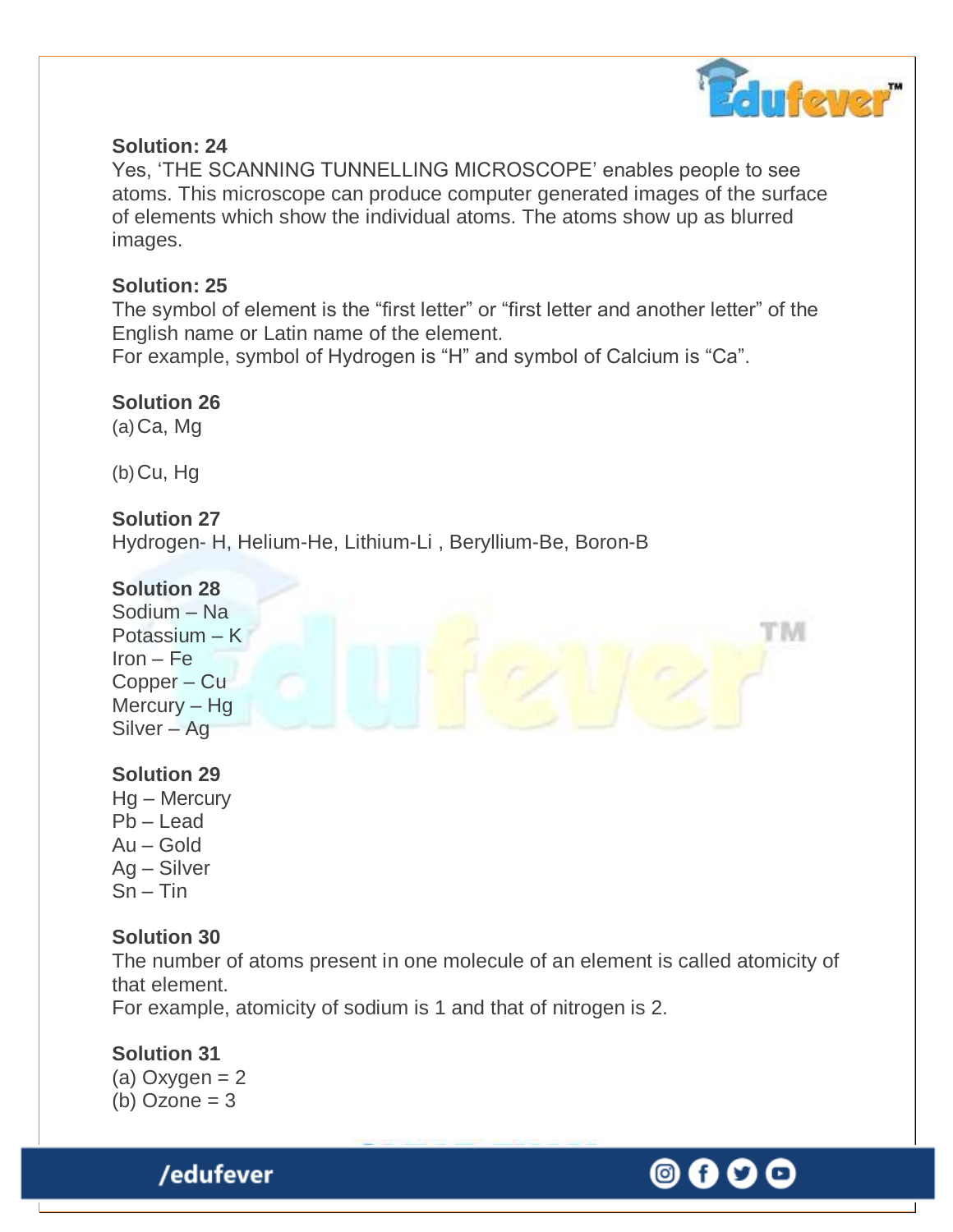

 $(c)$  Neon = 1 (d) Sulphur  $= 8$ (e) Phosphorus  $= 4$ (f) Sodium  $= 1$ 

#### **Solution 32**

A chemical formula represents the composition of a molecule of the substance in terms of the symbols of the elements present in the molecule. It is also known as molecular formula.

Chemical formula of element – H2 for hydrogen Chemical formula of compound – H2O for water

#### **Solution 33**

(a). Water- H2O; Elements present are Hydrogen and Oxygen.

(b).Ammonia- NH3; Elements present are Nitrogen and Hydrogen.

(c).Methane-CH4; Elements present are Carbon and Hydrogen.

(d).Sulphur dioxide-SO2; Elements present are Sulphur and Oxygen.

(e).Ethanol-C2H5OH; Elements present are carbon, hydrogen and oxygen. Solution 34

2N represents two separate atoms of nitrogen and N2 represents one molecule of nitrogen.

#### **PAGE No: 130**

Solution 35

- (a) O- one atom of oxygen
- (b) 2O- two separate atoms of oxygen
- (c) O2-one molecule of oxygen
- (d)3O2-three molecules of oxygen

#### **Solution**: **36**

H2 represents two atoms of hydrogen, one atom of sulphur and four atoms of oxygen.

Solution 37

(a) Oxygen gas occurs as a diatomic molecule in nature.

(b) Noble gases occur as monoatomic gases in nature.

#### **Solution: 38**

/edufever

2H represents two separate atoms of hydrogen and H2 represents one molecule

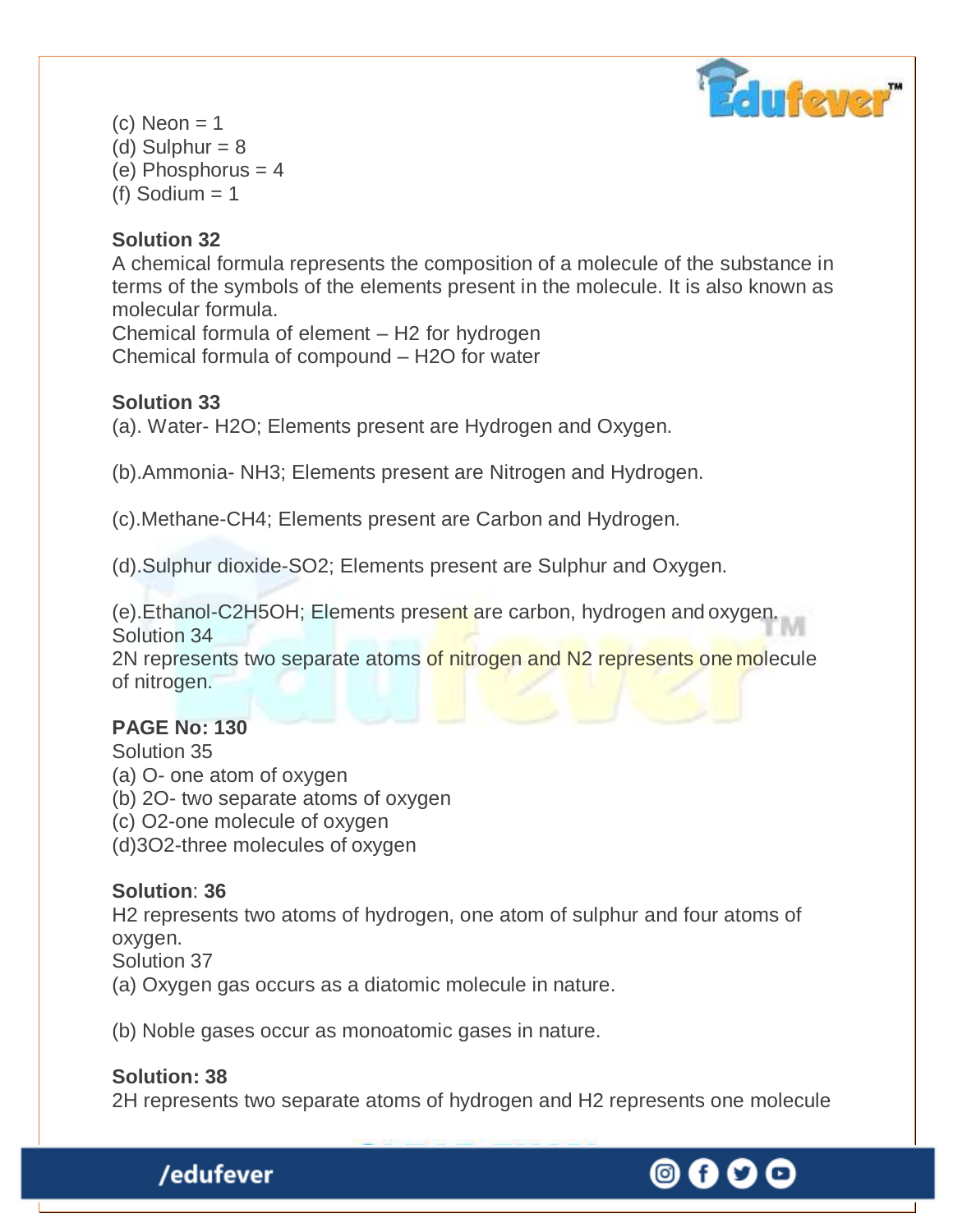

of hydrogen.

Solution 39

- (a) N one atom of nitrogen
- (b) 2N two separate atoms of nitrogen
- (c) N2 one molecule of nitrogen
- (d) 2N2 two molecules of nitrogen

### **Solution: 40**

Significance of formula of a substance-

- 1. Formula represents the name of the substance.
- 2. Formula represents one molecule of a substance.
- 3. Formula gives the number of atoms of each element present in one molecule.
- 4. Formula also represents one mole of molecules of the substance.

### **Solution**: **41**

Significance of the formula H2O-

- 1. H2O represents water.
- 2. It represents one molecule of water.
- 3. H2O also represents 6.022 x 1023 molecules of water.
- 4. It represents 18gm of water.

# **Solution 42**

rim Molecular formula of glucose =  $C6H12O6$ Molecular mass of glucose =  $(6xC)+(12xH)+(6xO)$  =72 + 12 + 96 = 180u.

# **Solution 43**

- (a). Molecular mass of Hydrogen  $(H2) = 2 \times H = 2 \times 1$  u = 2 u
- (b). Molecular mass of oxygen  $(O2) = 2 \times O = 2 \times 16$  u = 32 u
- (c). Molecular mass of chlorine  $(C|2) = 2 \times C = 2 \times 35.5 = 71$  u
- (d). Molecular mass of Ammonia (NH3) =  $1 \times N + 3 \times H = 14 + 3 = 17$  u
- (e). Molecular mass of carbon dioxide  $(CO2) = 1 \times C + 2 \times O = 12 + 32 = 44$  u

# **Solution 44**

(a). Molecular mass of methane  $(CH4) = 12 + 4 = 16$  u

- (b). Molecular mass of ethane  $(C2H6) = 2 \times 12 + 6 \times 1 = 30$  u
- (c). Molecular mass of ethane  $(C2H4) = 2 \times 12 + 4 \times 1 = 28$  u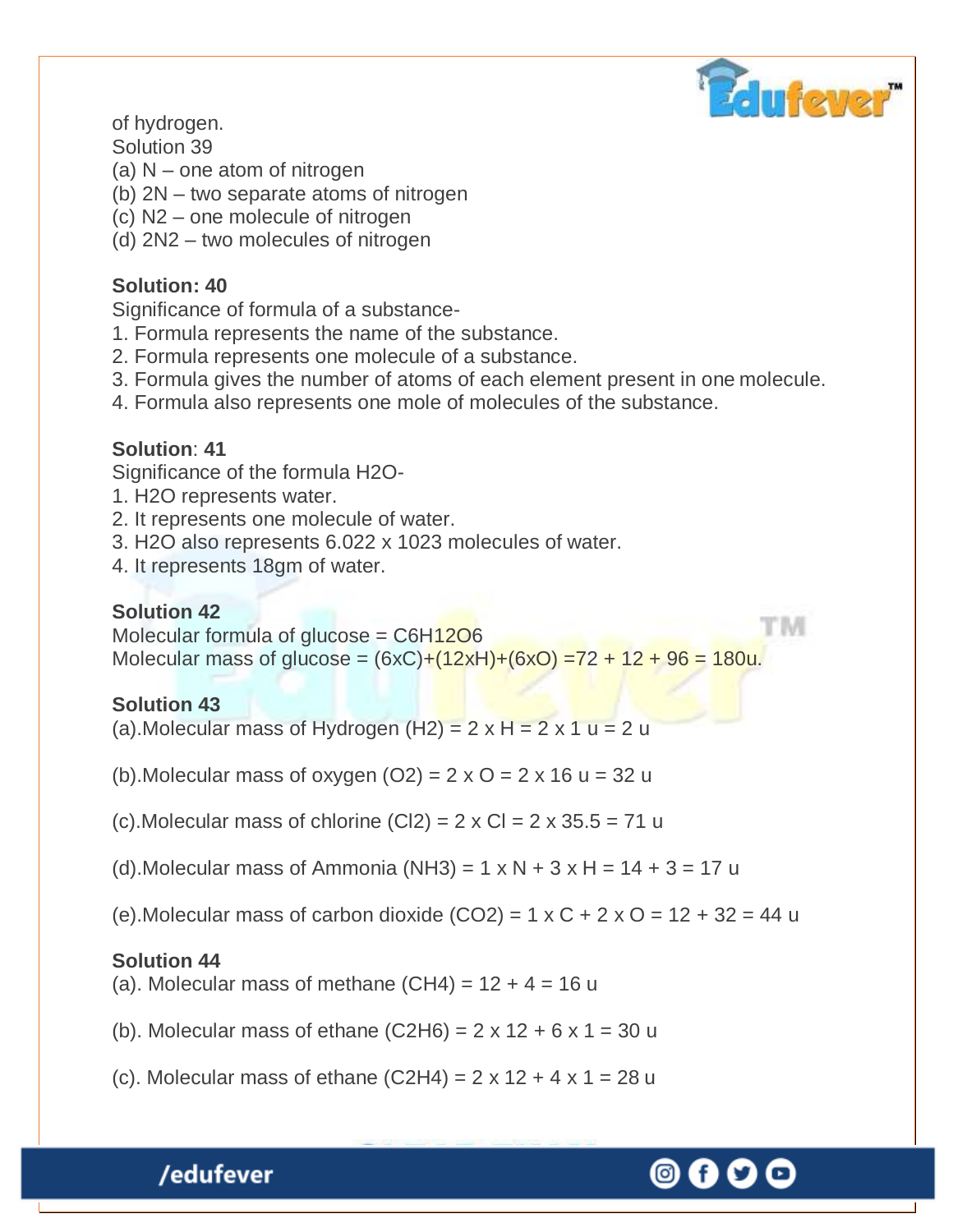

(d). Molecular mass of ethyne  $(C2H2) = 2 \times 12 + 2 \times 1 = 26$  u

#### **Solution 45**

(a) Molecular mass of Methanol(CH3OH) =  $1xC + 3xH + 1xO + 1xH = (12+3+16+1)u = 32u$ 

(b) Molecular mass of Ethanol (C2H5OH) =  $2xC + 5xH + 1xO + 1xH$  $= (24 + 5 + 16 + 1) = 46u$ 

#### **Solution**: **46**

Molecular mass of ethanoic acid (CH3COOH)  $= 1xC + 3xH + 1xC + 2xO + 1xH = 12+3+12+32+1 = 60u$ 

# **Solution**: **47**

Molecular mass of Nitric acid (HNO3) =  $1xH + 1xN + 3xO$  $=$  (1 + 14 +48)  $u = 63$  u

#### **Solution**: **48**

Molecular mass of chloroform  $(CHCl3) = 1 \times C + 1 \times H + 3 \times Cl$  $= (12 + 1 + 106.5)u = 119.5 u$ 

#### **Solution**: **49**

Molecular mass of hydrogen bromide (HBr) =  $1 \times H + 1 \times Br$  $= (1 + 80)$  u = 81u

#### **Solution**: **50**

(a). Molecular mass of hydrogen sulphide  $(H2S) = 2xH + 1xS$  $= (2+32)$  u = 34u

(b). Molecular mass of Carbon disulphide  $(CS2) = 1xC + 2xS = (12+2 \times 32) u =$ 76 u

#### **Solution**: **51**

Law of conservation of mass by LAVOISIER states that: "Mass can neither be created nor be destroyed in a chemical reaction". So, in a chemical reaction, the total mass of reactants must be equal to the total mass of products.

For example: When calcium carbonate is heated, a chemical reaction takes place to form calcium oxide and calcium carbonate. If 100 gms of calcium carbonate is decomposed completely, then 56 gms of calcium oxide and 44 gms of carbon dioxide are formed.

In the above example: the total mass of products = 56 gms  $(CaO) + 44gms$  $(CO2) = 100$  gms.

M

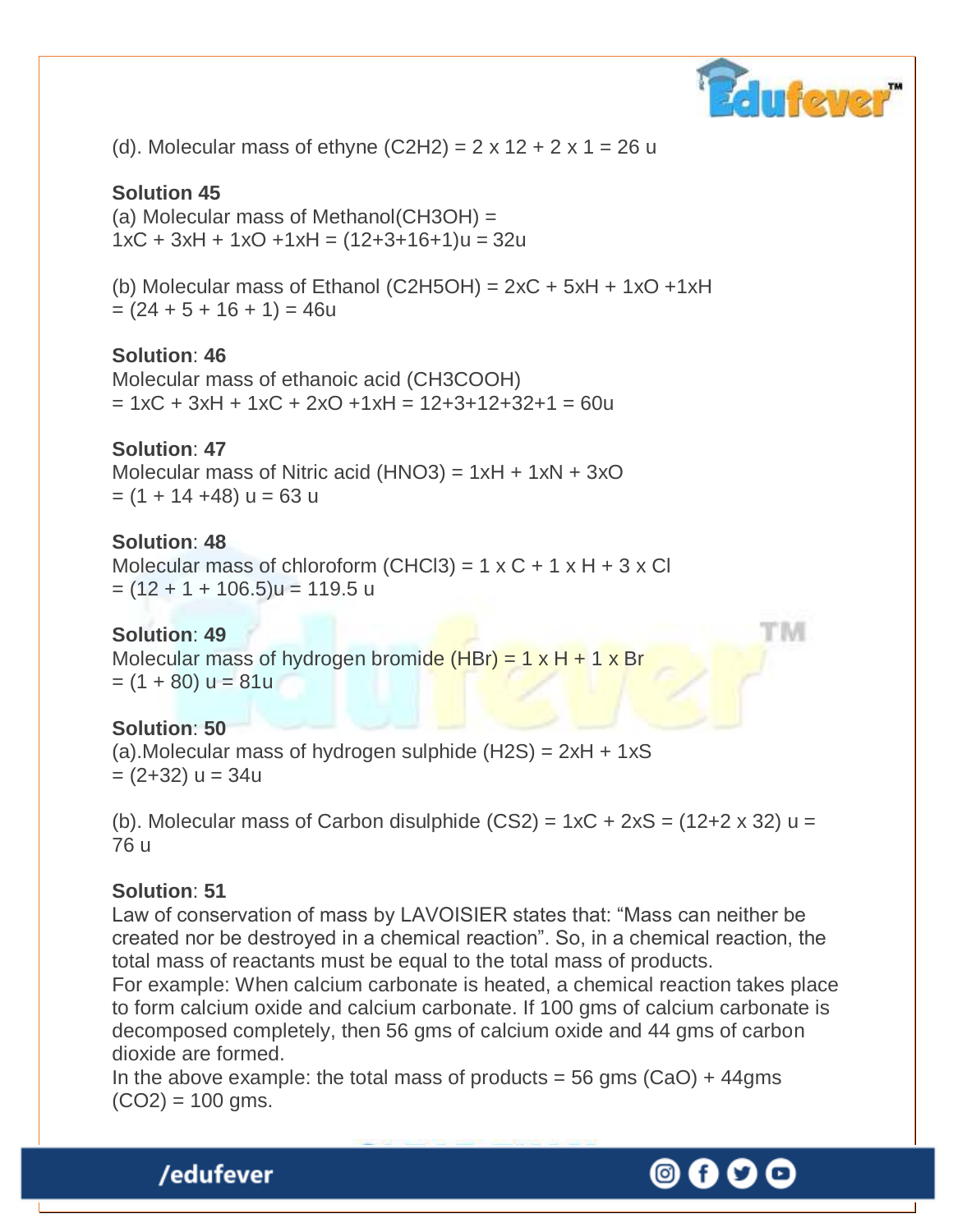

As total mass of products is equal to the total mass of reactant so, the law of conservation of mass is satisfied.

#### **Solution: 52**

Law of constant proportion given by PROUST states that "A chemical compound always consists of the same elements combined together in the same proportion by mass."

For example: If we decompose 100 gms of pure water by passing electricity through it, then 11 gms of hydrogen and 89 gms of oxygen are obtained. Now, if we repeat this experiment by taking pure water from different sources (like river, sea, well, etc.), the same masses of hydrogen and oxygen elements are obtained in each case. They are always combined together in the same constant proportion of 11:89 or 1:8 by mass. And this is the law of constant proportions.

#### **Solution: 53**

[a]. Postulates of Dalton's atomic theory:

a) All the matter is made up of very small particles called "atoms".

b) Atoms cannot be divided.

c) Atoms can neither be created nor be destroyed.

d) Atoms are of various kinds. There are as many kinds of atoms as are elements.

e) All the atoms of a given element are identical in every respect, having the same mass, size and chemical properties.

f) Atoms of different elements differ in mass, size and chemical properties.

g) The 'number' and 'kind' of atoms in a given compound is fixed.

h) During chemical combination, atoms of different elements combine in small whole numbers to form compounds.

i) Atoms of the same elements can combine in more than one ratio to form more than one compound.

[b]. The postulate "The elements consists of atoms and that atoms can neither be created nor destroyed" can be used to explain the law of conservation of mass.

[c]. The postulate "The elements consist of atoms having fixed mass, and that the number and kind of atoms of each element in a given compound is fixed" can be used to explain the law of constant proportions.

#### **Solution: 54**

/edufever

(a).Significance of symbol of element –

i. It represents name of the element.

ii. It represents one atom of the element.

iii. It represents a definite mass of the element.

iv. It represents one mole of atoms of the element.

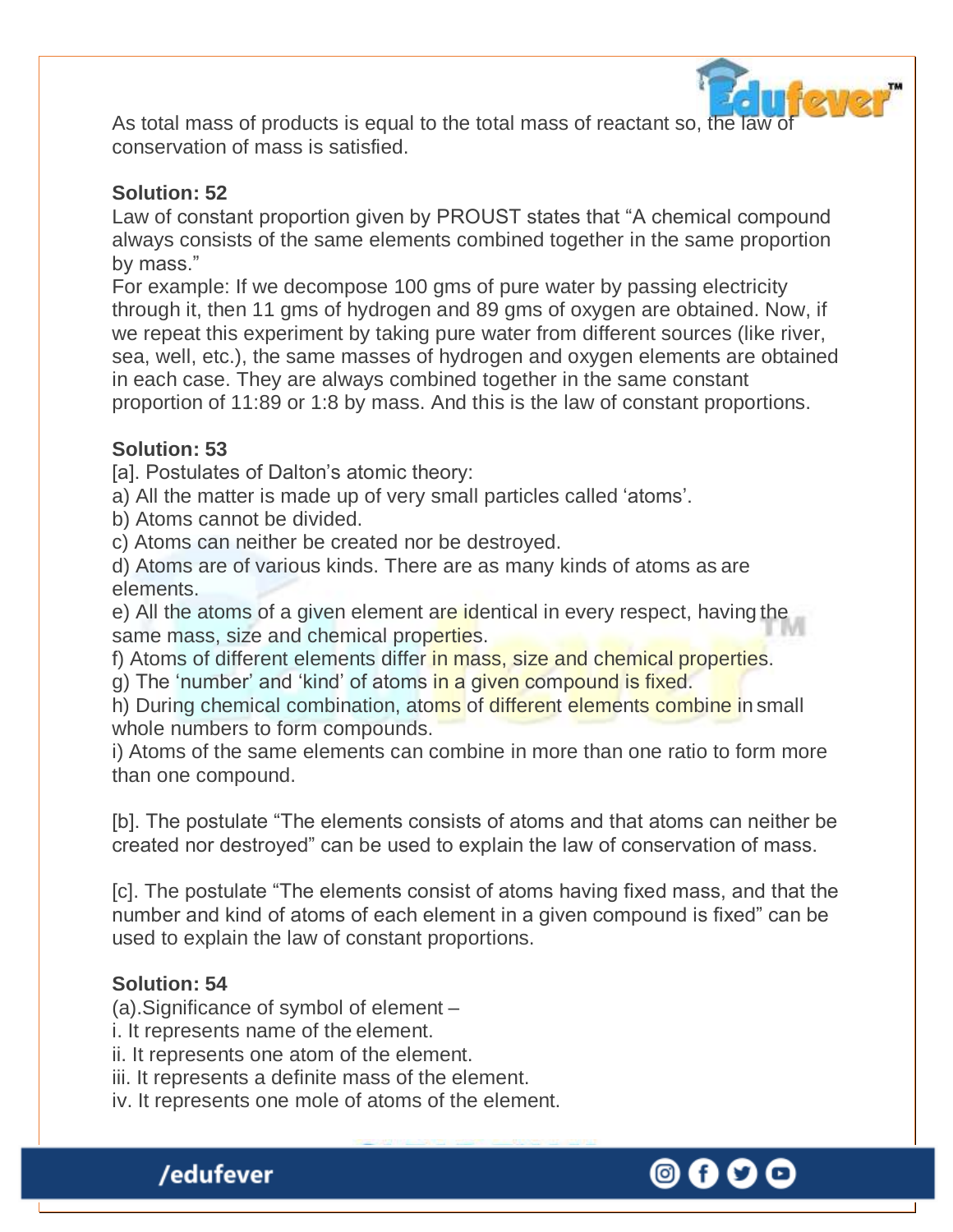

For example – C represents one atom of the element Carbon. It also represents 12 gms of Carbon.

(b). Significance of symbol H –

- i. It represents Hydrogen element.
- ii. It represents one atom of Hydrogen element.
- iii. It represents one mole of Hydrogen atoms.
- iv. It represents 2 gms of Hydrogen.

#### **Solution: 55**

a) An atom is the smallest particle of an element that can take part in a chemical reaction. They usually exist in combination with the atoms of same element or another element.

b) A molecule is an electrically neutral group of two or more atoms chemically bonded together.

For example- Ozone gas has three oxygen atoms combined together, so ozone exists in the form of O3 molecule.

c) The molecule of an element contains two or more similar atoms chemically bonded together.

For example- A molecule of hydrogen element consists of 2 hydrogen atoms combined together.

Whereas the molecule of compound contains two or more different type of atoms chemically bonded together.

For example- The molecule of hydrogen chloride(HCl) contains two different type of atoms, i.e. H and Cl.

#### **Solution: 56**

(a) One atomic mass unit is defined as exactly one-twelfth the mass of an atom of carbon-12. Its symbol is 'u'.

(b) The atomic mass of an element is the relative mass of its atom as compared with the mass of a carbon-12 atom taken as 12 units.

(c) It means that one atom of oxygen is 16 times heavier than 1/12 of a C-12 atom.

#### **PAGE NO 131**

**Solution: 75** According to question-

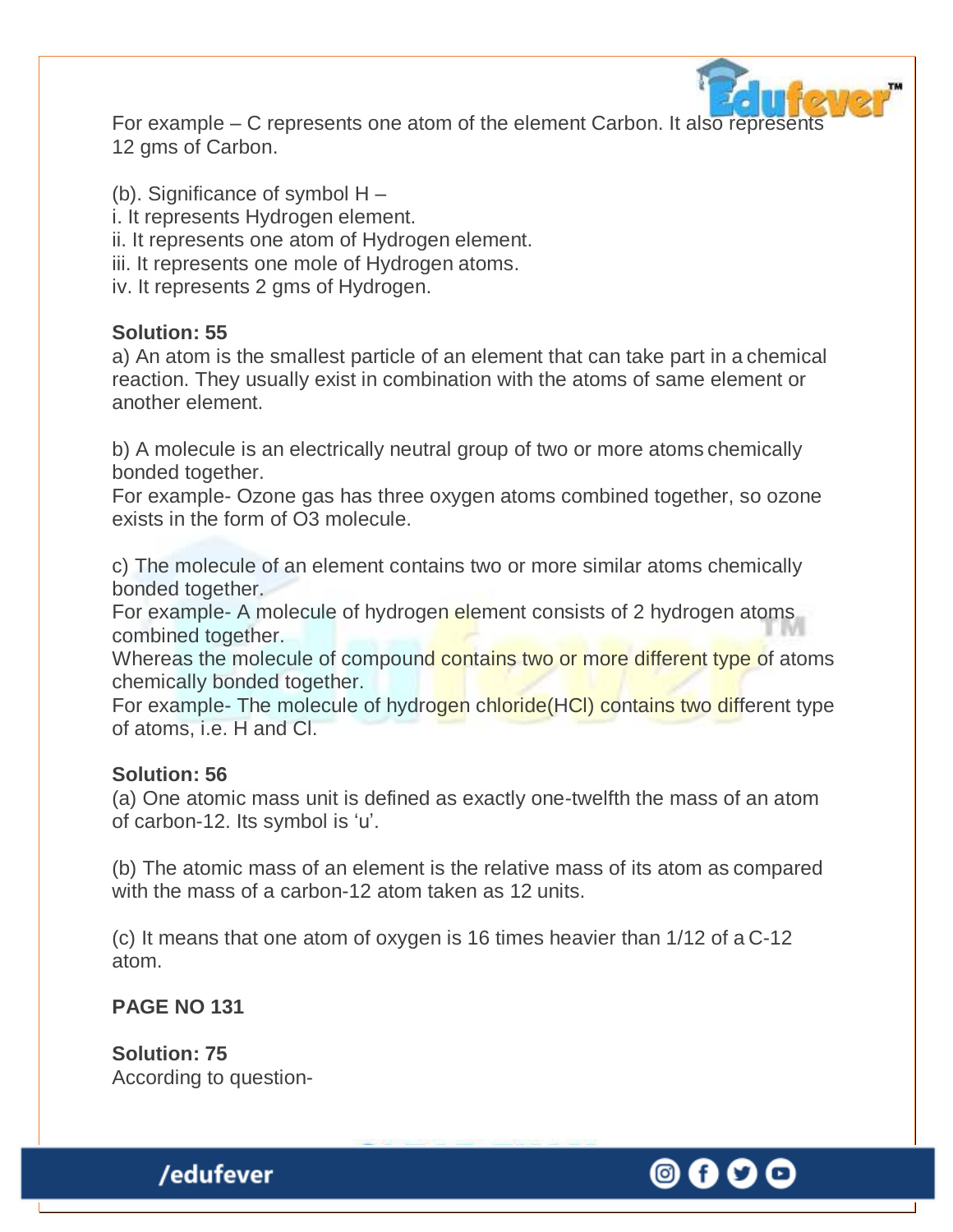

ГM

 $CuSO<sub>4</sub> + 2NaOH \rightarrow Cu(OH)<sub>2</sub> + Na<sub>2</sub>SO<sub>4</sub>$ (15.95 gm) (8gm) (9.75 gm) (14.2 gm)

Clearly, in this case total mass of reactants =  $(15.95 \text{ gm} + 8 \text{ gm}) = 23.95 \text{ gm}$ total mass of products = (9.75 gm + 14.2 gm) = 23.95 gm Hence, Law of conservation of mass is valid here.

#### **Solution: 76**

According to question-Potassium chlorate  $\rightarrow$  Potassium chloride + Oxygen (24.5 gm) (14.9 gm) (x gm) Let, x gm of oxygen is formed Then, according to law of conservation of mass- $24.5$  gm = 14.9 gm + x gm So,  $x = (24.5 \cdot 14.9)$  gm = 9.6 gm. Thus, 9.6 gm of oxygen is formed in the reaction

**Solution: 77**  According to question-Reaction 1-

 $2 Cu + O_2 \rightarrow 2 Cu O$  $(3.9 \text{ gm})$   $(4.90 - 3.92 = 0.98 \text{ gm})$   $(4.90 \text{ gm})$ 

3.92 3.92  $= 1,$ 0.98 3.92  $= 0.25,$ 4.90 3.92  $= 1.25$ 

So, 1 equivalent of Cu reacts with 0.25 equivalent of  $O<sub>2</sub>$  to form 1.25 equivalent of copper oxide Reaction 2 –

 $2 \text{ CuO} \rightarrow 2 \text{ Cu} \rightarrow 0_2$  $(4.55 \text{ gm})$   $(3.64 \text{ gm})$   $(4.55 - 3.64 = 0.91 \text{ gm})$ 4.55 3.64  $= 1.25,$ 3.64 3.64  $= 1,$ 0.91 3.64  $= 0.25$ 

Here again, one can see that 1.25 equivalent of CuO decomposed to form 1 equivalent of Cu and 0.25 equivalent of oxygen. Hence, law of constant proportion is verified.

#### **Solution: 78** According to question – Magnesium + Oxygen  $\rightarrow$  Magnesium Oxide

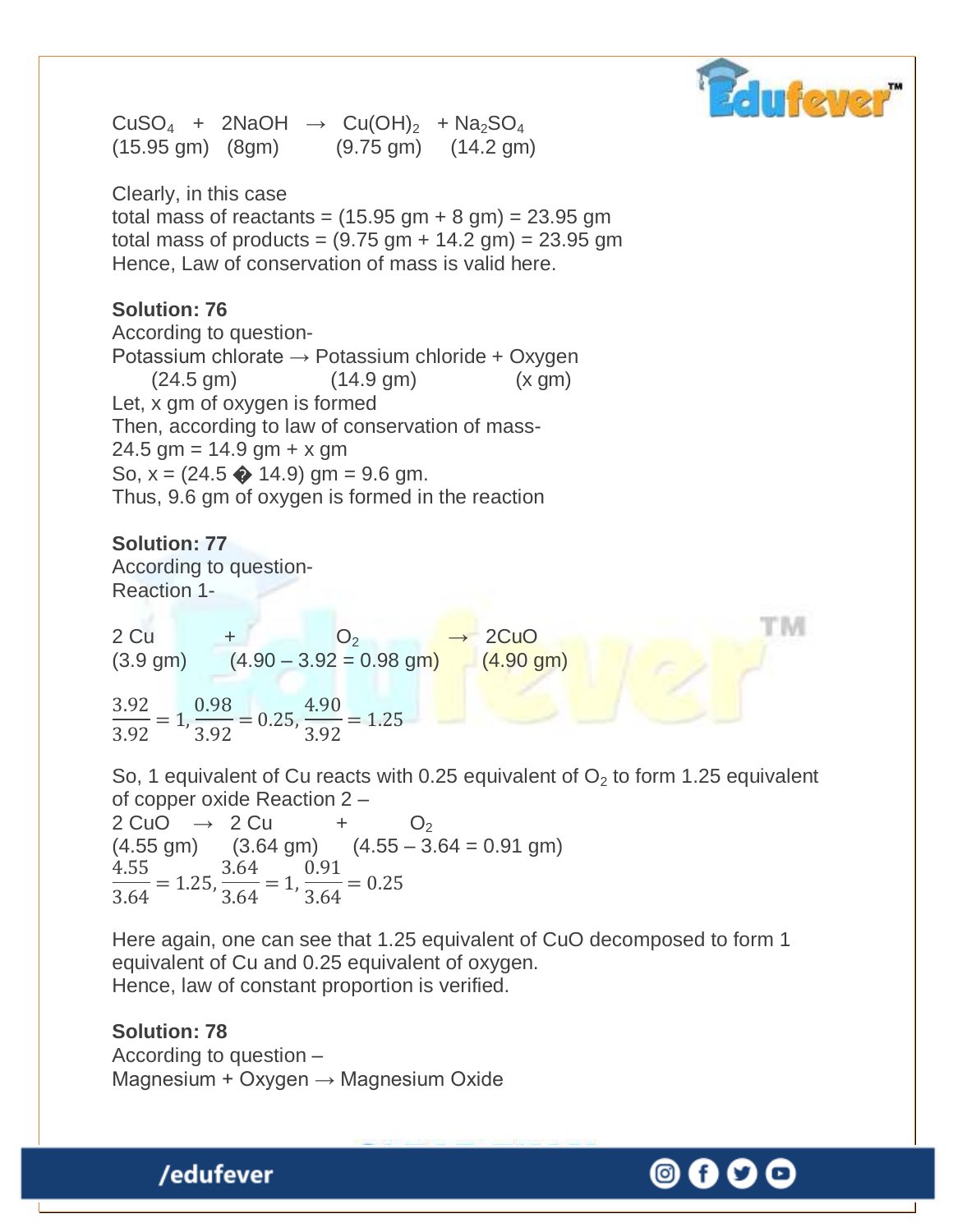$3x$  2x  $x$ 

**Triever** 

ГM

i.e. three equivalents of Mg reacts with 2 equivalents of O2 to form 1 equivalent of MgO.

When mass of  $Mg = 3x = 24$  gm So,  $x = 8$  gm Then, mass of oxygen required  $= 2x = 16$  gm

### **PAGE NO: 132**

### **Solution: 79**

When 5 gm of calcium is burnt in 2 gm of oxygen, then 7 gm of calcium oxide is formed. So, calcium and oxygen combine in the fixed proportion of 5:2 by mass. Now, when 5 gm of calcium is burnt in 20 gm of oxygen, then also 7gm of calcium oxide will be formed because chemical reactions follows law of constant proportion.

As a result, 18 gm of oxygen will be left unreacted.

#### **Solution: 80**

According to question- $X$  (liquid)  $\rightarrow$  y(gas) + Z(gas) 200gm 178gm 22gm

(a) Liquid X – Water Gas Y – Oxygen Gas Z – Hydrogen

(b) mass of Z / mass of Y =  $22gm / 178 gm = 1:8$ 

(c) Law of constant proportion is illustrated by this example.

(d) Two sources of liquid  $X - Sea$ , Well

(e) Gas Y (oxygen) is necessary for breathing.

# **Solution: 81**

According to question- $P(Solid) \rightarrow Q(gas) + R(solid)$ 50gm 22gm 28gm

/edufever

(a) Solid P – Calcium Carbonate (CaCO3) Gas Q – Carbon dioxide (CO2) Solid R – Calcium oxide (CaO)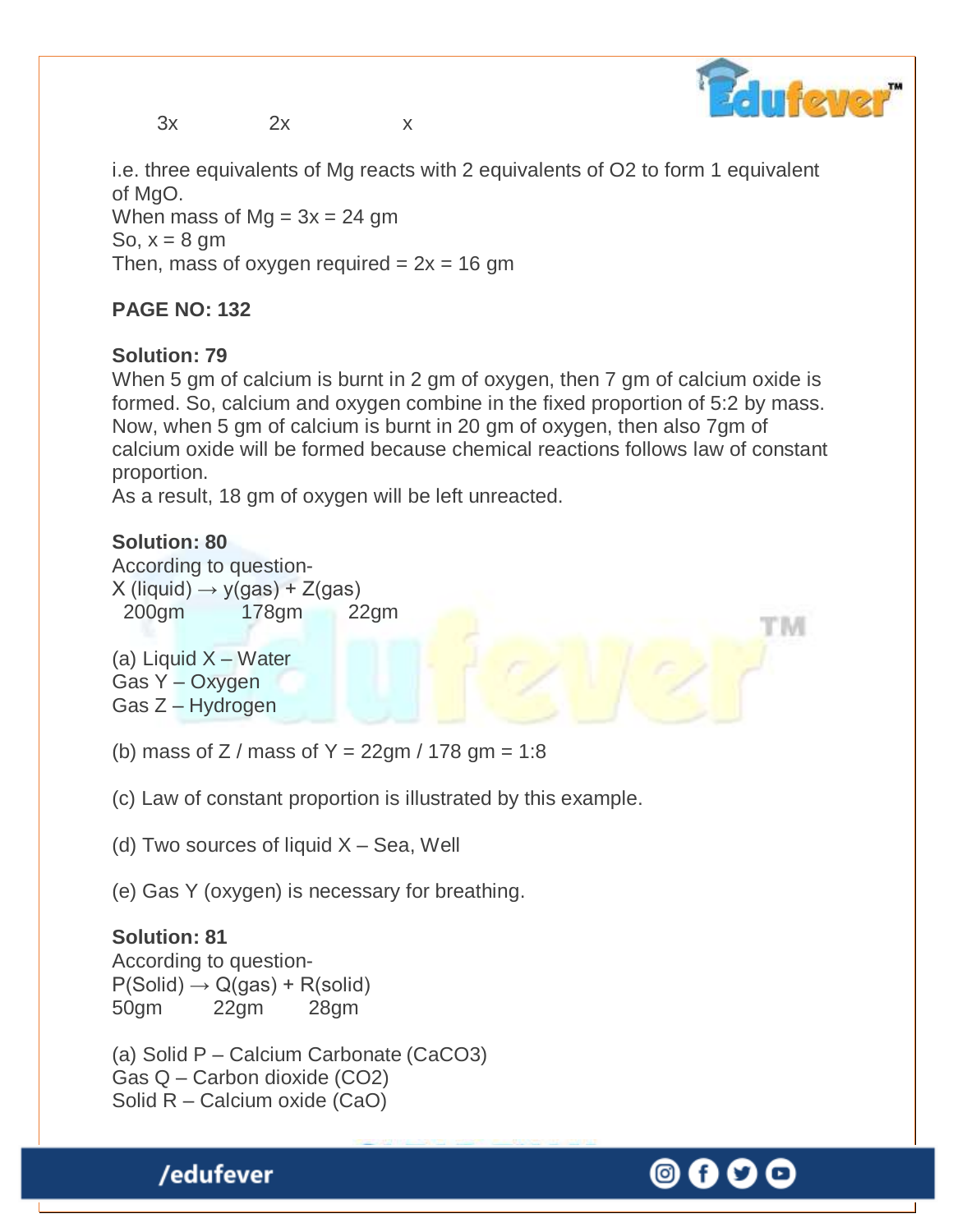

(b) Total mass of Q and  $R = 22gm + 28gm = 50gm$ 

(c) Total mass of Q and R (50gm) is equal to mass of reactant (50gm).

(d) The law of conservation of mass is followed, i.e. total mass of product is equal to mass of reactant.

(e) Law of conservation of mass is illustrated by the example.

# **PAGE No 150**

**Solution: 01** Ions

**Solution**: **02** (a). Anions ; (b). Cations

#### **Solution**: **03**

The formula mass of an ionic compound is the relative mass of its "formula unit" as compared with the mass of a Carbon-12 atom taken as 12 units.

#### **PAGE NO 151**

**Solution**: **04** (a) Anions are formed by the gain of electrons by atoms

(b) Cations are formed by the loss of electrons by atoms

**Solution**: **05** (a) False (b) True

**Solution**: **06** (a). Calcium oxide – CaO

/edufever

(b). Magnesium hydroxide – Mg(OH)2

#### **Solution**: **07**

Valency of element  $Z = 3$ Valency of oxygen = 2 So, formula of oxide of element = Z2O3

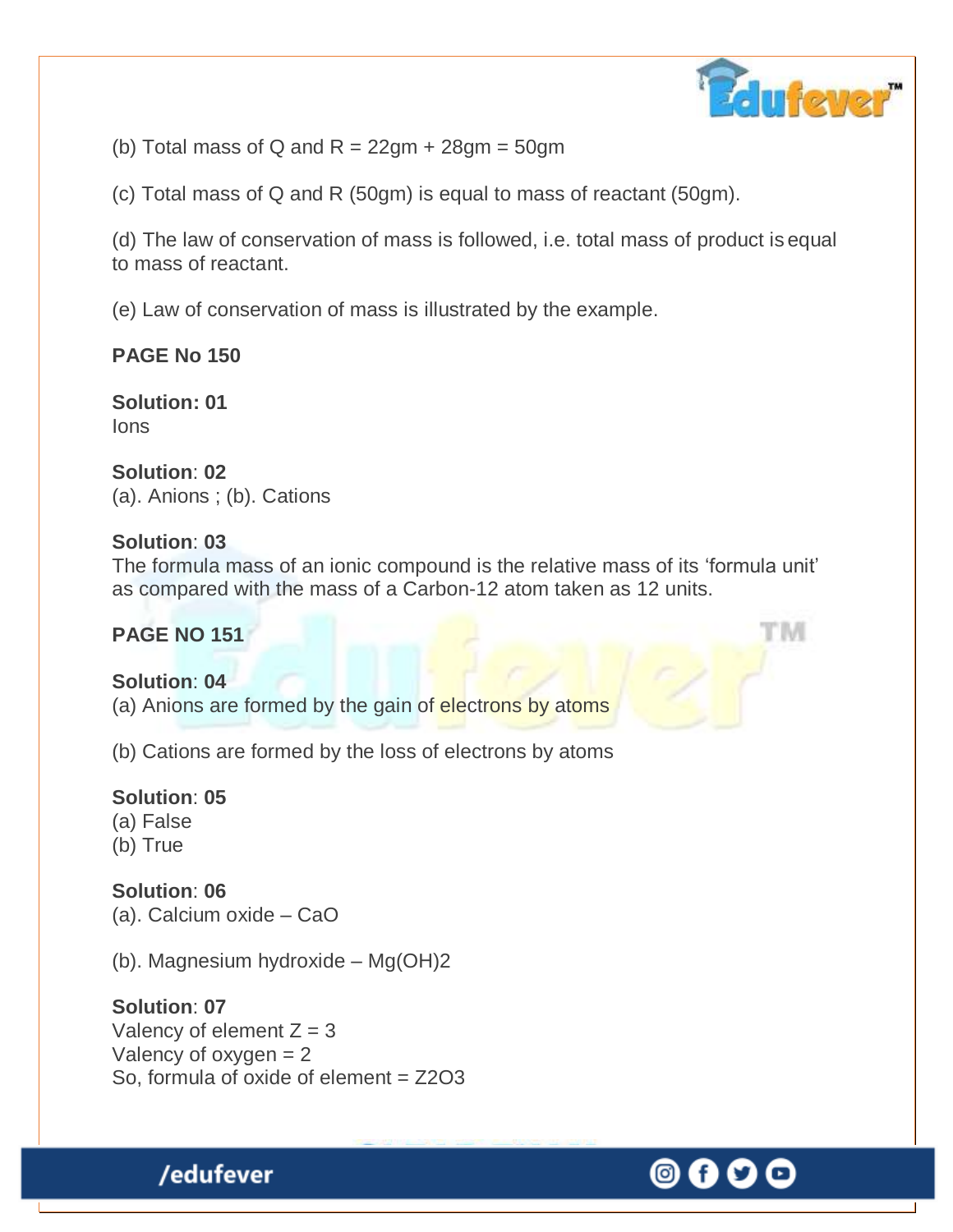

© f

**Solution**: **08** Its Na+ , the sodium ion.

#### **Solution**: **09**

Its Cl-, the chloride ion.

#### **Solution**: **10**

- (a) Anion
- (b) Cation
- (c) Ion
- (d) Electrons ; protons
- (e) Protons ; electrons

#### **Solution**: **11**

Water is made up of Hydrogen and oxygen. Valency of hydrogen is +1 ; Valency of oxygen is -2. Chemical formula of water is H2O.

#### **Solution: 12**

Symbols: H N Valencies: +1 -3

So, chemical formula of ammonia is NH3.

#### **Solution: 13**

Symbols: S O Valencies: +4 -2

Chemical formula of sulphur dioxide is SO2.

#### **Solution: 14**

According to question-Symbols: C S Valencies: +4 -2

Name and formula of the resulting compound is Carbon disulphide; CS2.

#### **Solution: 15**

As the valency of element  $X$  is 4 and that of Y is 1, so the resulting formula is XY4.

**Solution: 16**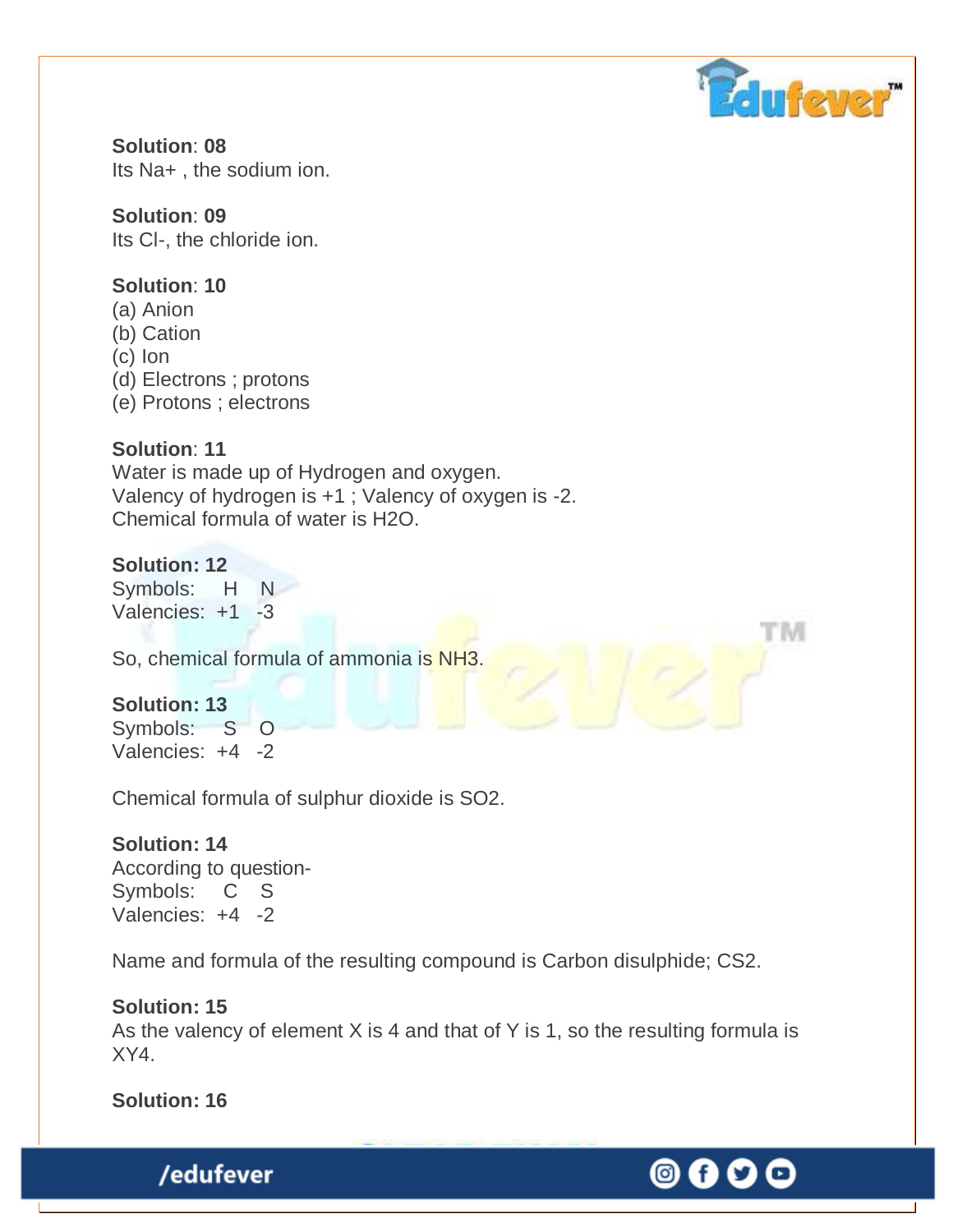

When the valency shown by B is 4, then Symbols: B O Valencies: +4 -2 The resulting compound is  $BO<sub>2</sub>$ 

When the valency shown by B is 6, then Symbols: B O Valencies: +6 -2 The resulting compound is  $BO<sub>3</sub>$ 

#### **Solution: 17**

Symbols: X Y Valencies: 3 2 Thus, the resulting compound is  $X_2$ Y3

#### **Solution: 18**

Symbols:  $Mq$  HCO<sub>3</sub> Valencies:  $+2$  -1 Thus, the resulting compound is  $Mg(HCO<sub>3</sub>)<sub>2</sub>$ 

#### **Solution: 19**

(a). Bromide of element-As valency of bromine is -1 and that of element  $X$  is  $+2$  so, the resulting compound is XBr2.

(b). Oxide of element-As valency of oxygen is -2 and that of element is +2 so, the resulting compound is XO.

#### **Solution: 20**

(a) Sodium oxide Symbols: Na O Valencies: +1 -2 Thus, the formula of sodium oxide is  $Na<sub>2</sub>O$ .

(b) Calcium carbonate Symbols:  $Ca$   $CO<sub>3</sub>$ Valencies: +2 -2 Thus, the resulting compound is  $CaCO<sub>3</sub>$ 

#### **Solution: 21**

(a). Molecular mass of Na2O =  $(2 \times$  Na $) + (1 \times$ O $) = (2 \times 23) + (1 \times 16) = 62u$ 

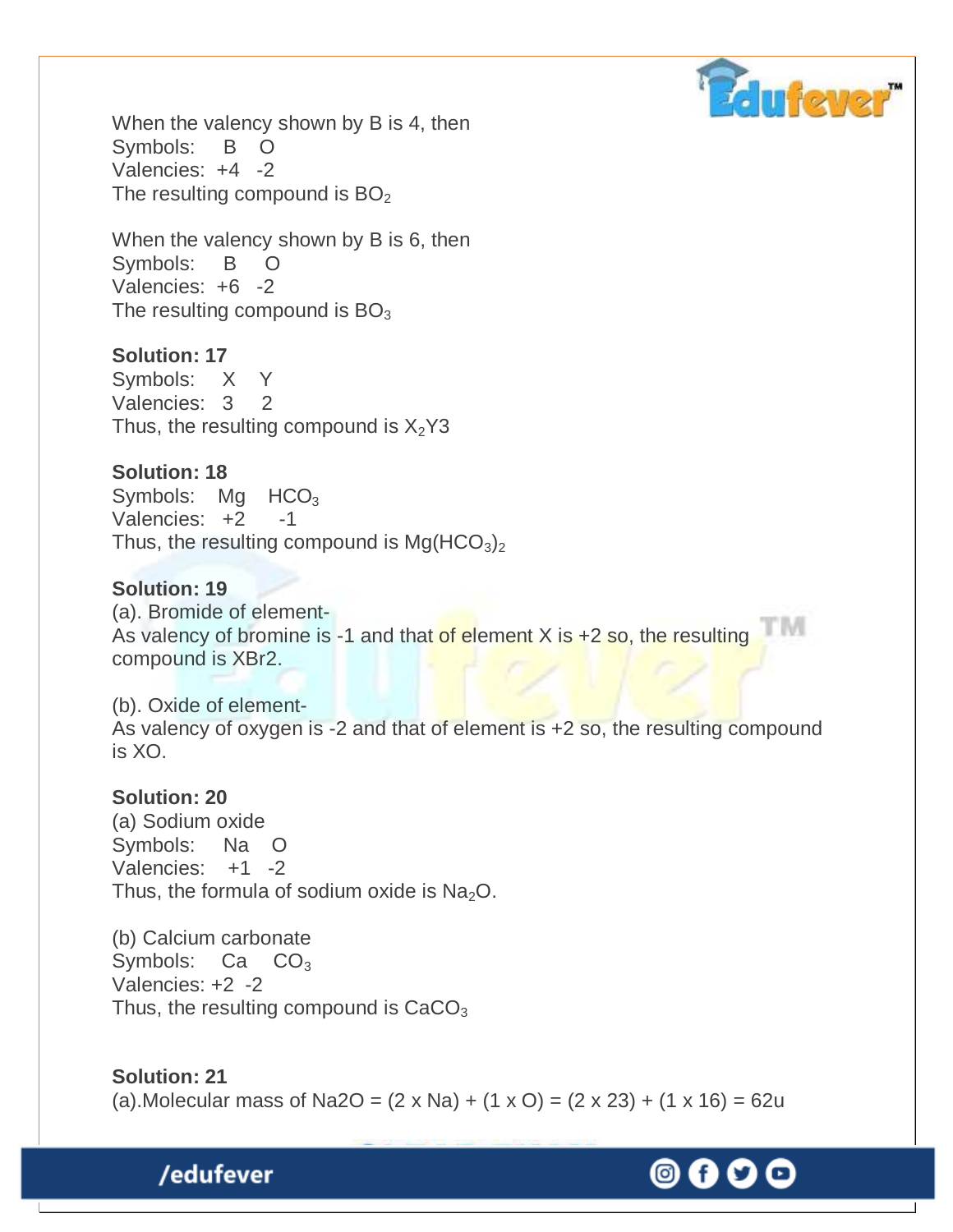

(b). Molecular Mass of Al2O3 =  $(2 \times Al) + (3 \times O) = (2 \times 27) + (3 \times 16) = 102u$ 

#### **Solution: 22**

- (a). CuSO4 : Copper sulphate; Cu+2 and SO4-2
- (b). (NH4)2SO4 : Ammonium sulphate; NH4+ and SO4-2.
- (c). Na2O : Sodium oxide; Na+ and O-2
- (d). Na2CO�3 : Sodium carbonate; Na+ and CO4-2.
- (e). CaCl2 : Calcium chloride; Ca+2 and Cl-.

#### **Solution: 23**

- (a). CH3COONa : Na+ (cation) and CH3COO- (anion)
- (b). NaCl : Na+ (cation) and Cl- (anion)
- (c). H2 : It is a covalent molecule. So, cation and anion are not present.
- (d). NH4NO3 : NH4+ (cation) and NO3- (anion)

#### **Solution: 24**

- (a) Element: Ca F Valencies: +2 -1 Thus, the resulting compound is  $CaF<sub>2</sub>$
- (b) Element: H S Valencies: +1 -2 Thus, the resulting compound is  $H_2$ s.
- (c) Element: N H Valencies: -3 +1 Thus, the resulting compound is  $NH<sub>3</sub>$
- (d) Element: C Cl Valencies: +4 -1 Thus, the resulting compound is  $CCI<sub>4</sub>$
- (e) Element: Na O Valencies: +1 -2 Thus, the resulting compound is  $Na<sub>2</sub>O$
- (f)Element: C O Valencies: +4 -2 Thus, the resulting compound is  $CO<sub>2</sub>$

#### **Solution: 25**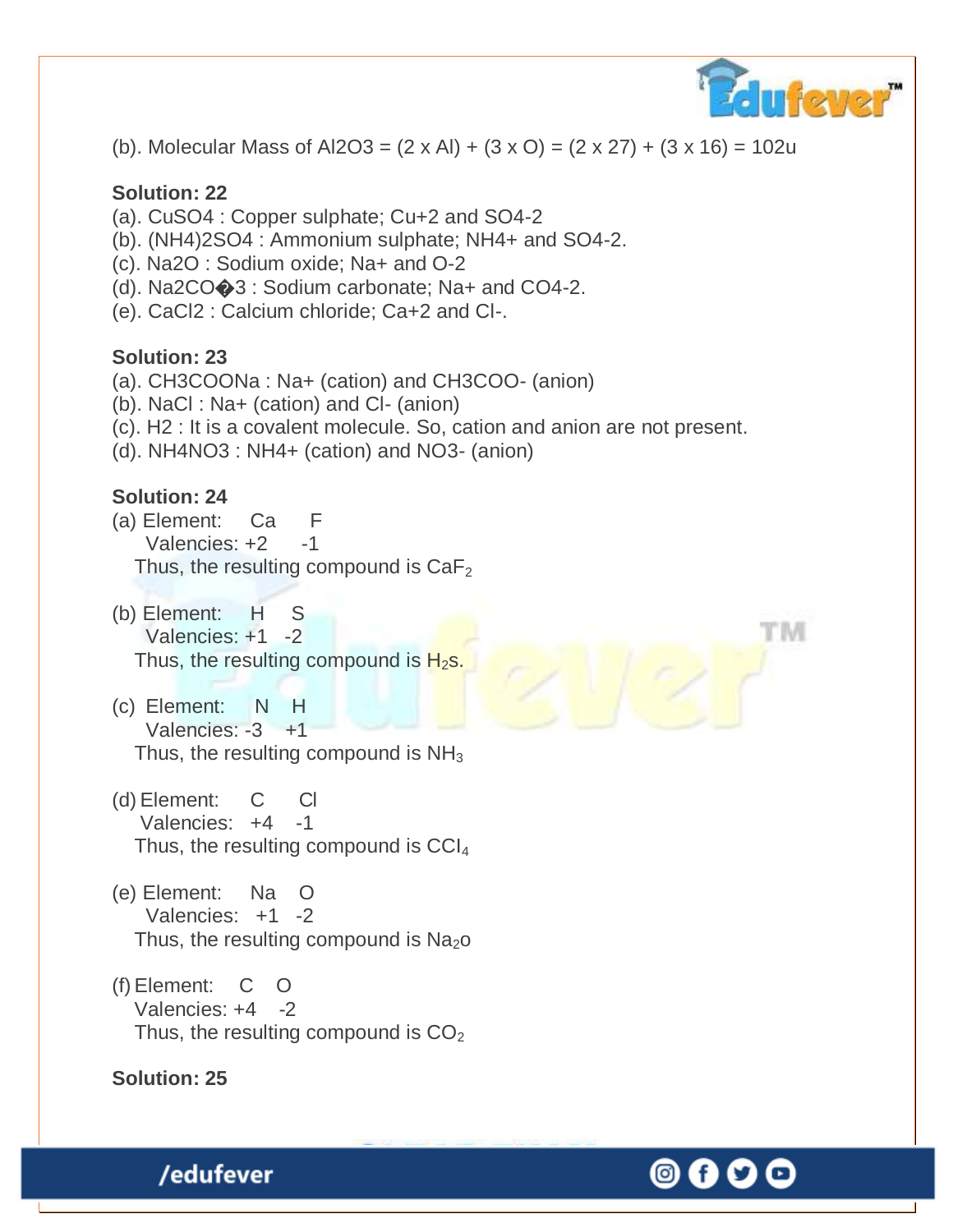

i. Ionic compounds- The compounds which are formed by combination of metals and non-metals are called ionic compounds. For ex: CaCl2 and CaCO3.

ii. Molecular compounds- These compounds are formed by the combination between two non-metal elements. For ex. HCl and H2S.

# **PAGE No 152**

# **Solution: 26**

(a) An ion is a positively or negatively charged atom (or group of atoms). An ion is formed by the loss or gain of an electrons contains an unequal number of protons and electrons.

Example  $-$  (1) Sodium ion, Na<sup>+</sup>, formed by loss of one electron.

(2) Chloride ion, Cl? , formed by gain of one electron.

- (b) i. Sodium phosphate  $Na_3PO_4$ 
	- ii. Ammonium sulphate  $(NH_4)_2SO_4$
	- iii. Calcium Hydroxide Ca(OH)<sub>2</sub>
	- iv. Lead bromide  $PbBr<sub>2</sub>$

# **Solution: 27**

(a) A cation is formed by the loss of one or more electrons by an atom. For ex. Magnesium loses 2 electron to form Mg+2.

An anion is formed by the gain of one or more electrons by an atom. For Ex. Chlorine loses one electron to form Cl-.

(b) (i). Na2S (ii). Cu (NO3)2

# **Solution: 28**

 $(i)$ .

Na (11 protons, 11 electrons)  $\xrightarrow{-1}$  electron  $\xrightarrow{ }$  Na<sup>+</sup> (11 protons, 10 electrons)

The reason for positive charge on sodium is the loss of electron.

(ii).

 $\frac{+1 \text{ electron}}{+1 \text{ electron}}$  Cl (17 protons, 18 electrons) Cl (17 protons, 17 electrons) -

The reason for negative charge on chlorine is the gain of electron.

**Solution: 29**

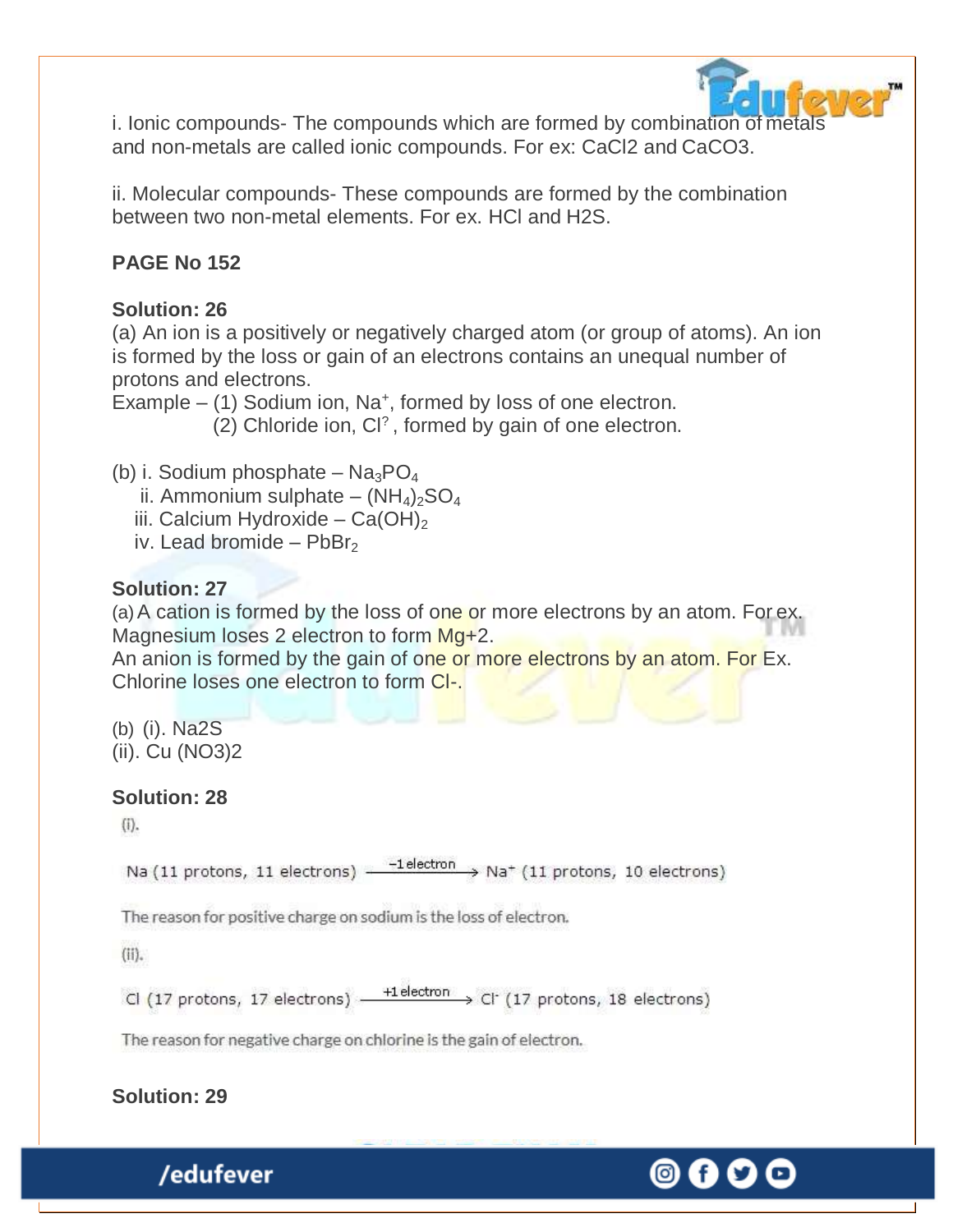

tivi

(a). Simple ions: Br- and Na+; Compound ions: NH4+ and Al+3

(b). (i). YCl4 (ii). YO2 (iii). Y (SO4)2 (iv). Y (CO3)2 (v). Y (NO3)4

## **Solution: 30**

(a). The simplest combination of ions that produces an electrically neutral unit, is called "formula unit" of the ionic compound. Formula unit of sodium chloride – NaCl Formula unit of magnesium chloride – MgCl2

 $(b)$ .

(i). Formula Mass of Calcium chloride  $(CaCl2) = 1xCa + 2xCl = (40+71) u = 111 u$ (ii). Formula Mass of Sodium carbonate (Na2CO3) =  $2xNa + 1xC + 3xO = (2 \times 23)$  $+ 1 \times 12 + 3 \times 16$ ) u = 106 u

# **PAGE NO 153**

**Solution: 46** (a). Let the valency of element A be y, then  $2y + 5(-2) = 0$ So,  $y =$  valency of element  $A = 5$ 

(b). As valency of element A is 5 and valency of chlorine is -1, So, the formula of chloride of A is ACl5.

# **Solution: 47**

Valency of  $X -$ (i). In H2X: -2 (ii).In CX2 : -2 (iii).In XO2 : +4 (iv).In XO3 : +6

**Solution: 48** Let the valency of X be y, then  $2 x (+3) + 3 x y = 0$ So, valency of  $X = y = -2$ As valency of Mg is +2 and that of X is -2 so the formula of Magnesium salt of X will be MgX.

#### **Solution: 49**

/edufever

According to formula M2CO3, valency of M is +1. (a). formula of iodide  $=$  MI (as valency of iodine is -1)

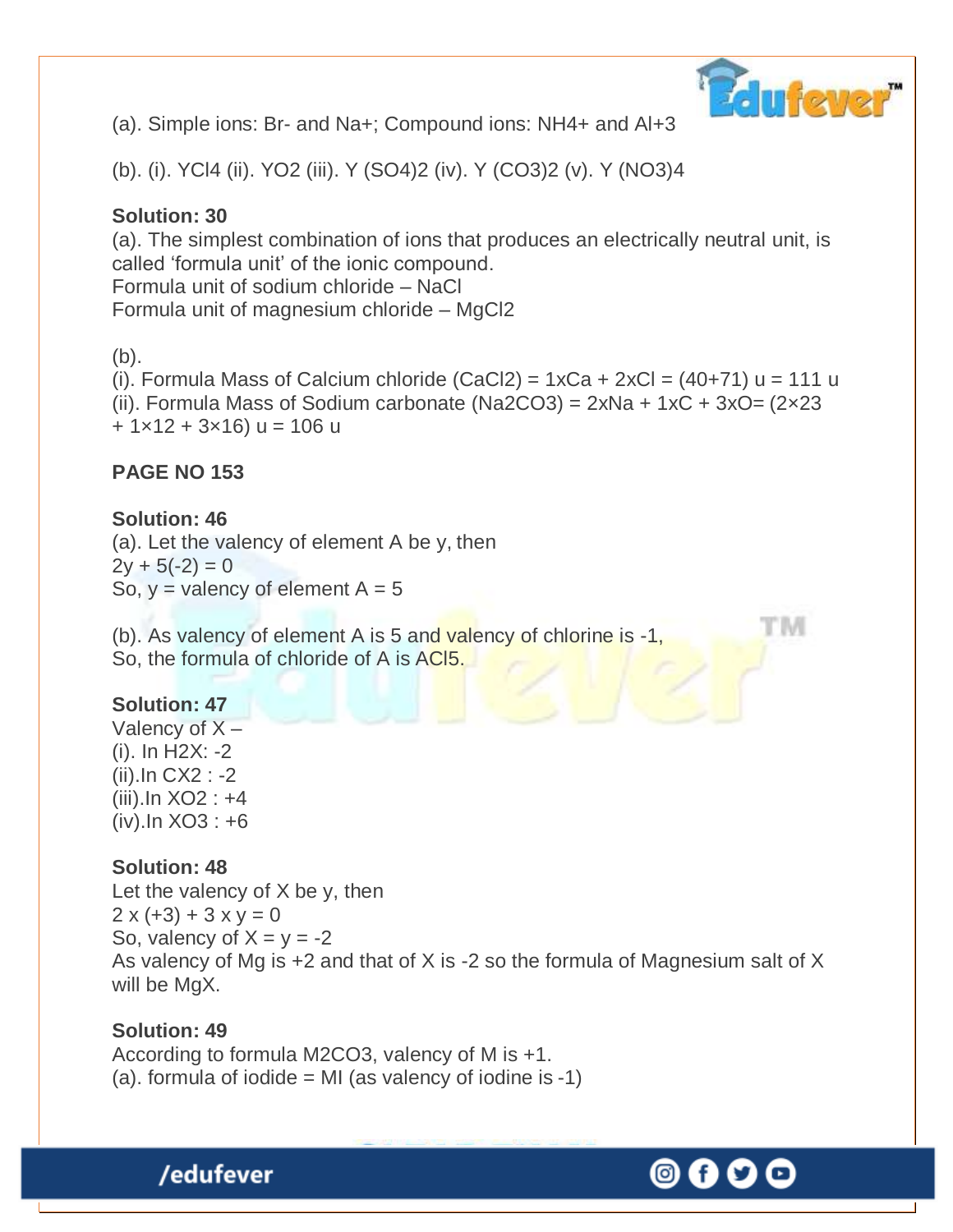

(O) (f

(b). formula of nitride = M3N (as valency of nitrogen is -3)

(c). formula of phosphate = M3PO4

#### **Solution: 50**

(a). Anion will be formed by element X ; Symbol : X-

(b). (i). No. of protons in  $X = 17$ 

- (ii). No. of electrons in  $X = 18$
- (iii). No. of neutrons in  $X = 18$

(c). Cation will be formed by element Y ; Symbol : Y+

(d). (i). No. of protons in  $Y = 11$ 

(ii). No. of electrons in  $Y = 10$ 

(iii). No. of neutrons in  $Y = 12$ 

(e). Atomic mass of  $X = No$ . of protons(17) + No. of neutrons(18) = 35 u Atomic mass of Y = No. of protons  $(11) +$  No. of neutrons  $(12) = 23$  u

(f). Element X is Chlorine (Cl). Element Y is Sodium (Na).

**PAGE NO: 172**

**Solution: 1** A mole

**Solution: 2** 1 mole

**Solution: 3**

**Solution: 4** One mole of atoms(6.022  $\times$  10<sup>23</sup> atoms)

**Solution: 5**  $6.022 \times 10^{23}$ 

**Solution: 6** Avogadro number

**Solution: 7**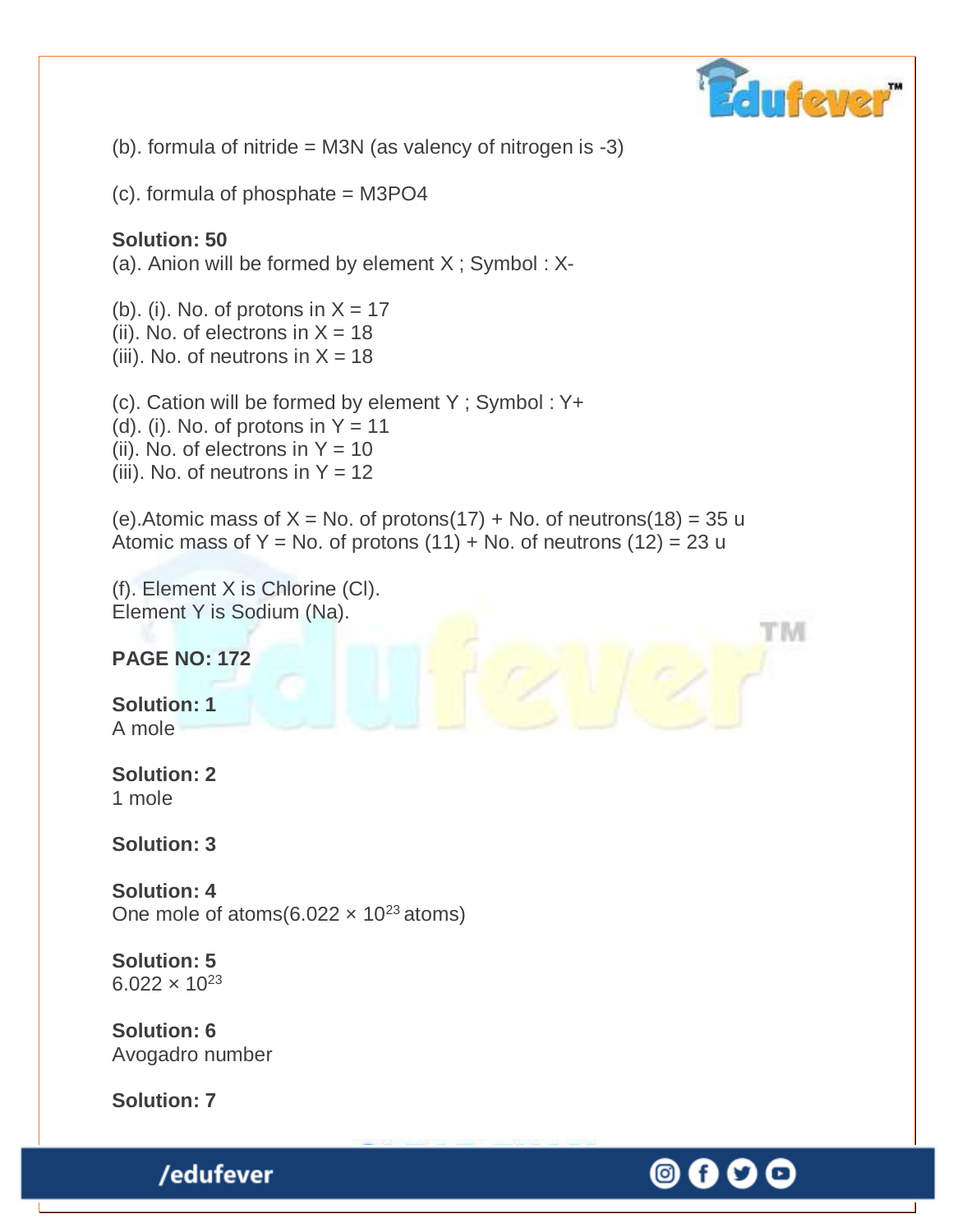

Given mass of oxygen = 12g Molar mass of oxygen  $= 32g$ No. of moles = Given mass / Molar mass =  $12g/32g = 0.375$ 

#### **Solution: 8**

No. of moles =  $3.6q / 18q = 0.2$  mole

#### **Solution: 9**

Mass of 0.2 moles of oxygen atoms  $= 0.2 \times 16 = 3.2g$ 

#### **Solution: 10**

Mass of 2 moles of nitrogen atoms  $= 2 \times 14 = 28g$ 

#### **Solution: 11**

Given mass of CaCO3 = 10g Molar mass of CaCO3 =  $1xCa + 1xC + 3xO = (40+12+48)gm = 100gm$ So, no. of moles of  $CaCO3 = Given mass/Molar mass =  $10/100 = 0.1$  moles$ 

#### **Solution: 12**

(a)  $6.022 \times 10^{23}$  atoms (b) One mole (c) Avogadro"s Number

#### **Solution 13**

One mole of  $O_2 = 32gm$ 6.022  $\times$  10<sup>23</sup> molecules of O<sub>2</sub> have mass = 32 gm So, 12.044  $\times$  10<sup>25</sup> molecules of O<sub>2</sub> will have mass = 6400 gm = 6.4 kg

#### **Solution 14**

One mole of ammonia contains =  $6.022 \times 10^{23}$  molecules of ammonia So, 1.5 moles of ammonia contains =  $1.5 \times 6.022 \times 10^{23}$  molecules  $= 9.033 \times 10^{23}$  molecules of ammonia

#### **Solution 15**

Given mass of  $CaCO<sub>3</sub> = 10g$ Molar mass of  $CaCO_3 = 1 \times Ca + 1 \times C + 3 \times O = (40 + 12 + 48)$ gm = 100 gm So, no of moles of  $CaCO<sub>3</sub> =$  Given mass / Molar mass =  $10/100 = 0.1$  moles

#### **Solution: 16**

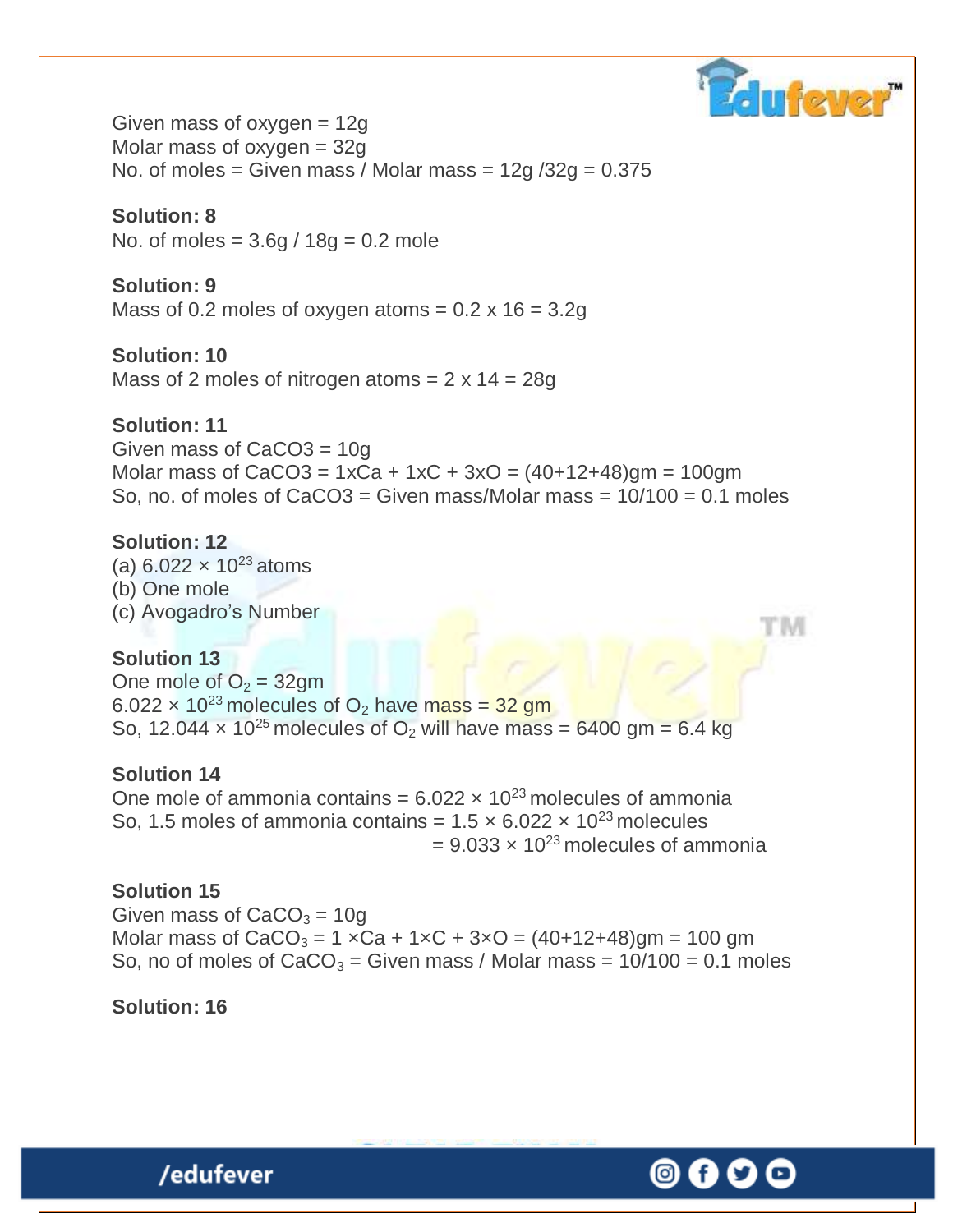

One mole of  $O_2$  contains = 6.022  $\times$  10<sup>23</sup> molecules of oxygen So, 1 molecules of  $O_2$  has = 1/6.022  $\times$  10<sup>23</sup> moles of  $O_2$ Therefore, 1.2  $\times$  10<sup>22</sup> molecules of O<sub>2</sub> will have = 1.2  $\times$  10<sup>22</sup>/6.022  $\times$  10<sup>23</sup> moles of  $O<sub>2</sub>$ 

 $= 0.0199$  moles of  $O<sub>2</sub>$ 

#### **Solution: 17**

6.022 x  $10^{23}$  molecules of N<sub>2</sub> weigh = 28 gm

So, 1 molecule of  $N_2$  will weigh = 28 / 6.022 x 10<sup>23</sup> grams of  $N_2$ 

= 4.648 x  $10^{-23}$  grams of N<sub>2</sub>

#### **Solution: 18**

1 mole of sodium weighs = 23 gm

So, 1 gm of sodium will have = 1/23 moles of sodium

Therefore, 34.5 gm of sodium will have = 34.5/23 = 1.5 moles of sodium.

#### **Solution: 19**

1 mole of Zn = 65gm of zinc =  $6.022 \times 10^{23}$  atoms of zinc

Given mass of zinc = 10gm

No. of moles of zinc =  $10/65$  = 0.15 moles of zinc

Total no. of atoms in 0.15 moles =  $0.15 \times 6.022 \times 10^{23}$  atoms of Zn

 $= 9.264 \times 10^{22}$  atoms of Zn

#### **Solution: 20**

Mass of  $6.022 \times 10^{23}$  atoms of Carbon = 12 g

So, Mass of 1 Carbon atom =  $12/6.022 \times 10^{23}$  g

Hence, mass of  $3.011 \times 10^{24}$  atoms of Carbon =  $3.011 \times 10^{24} \times 12 / 6.022 \times 10^{23}$  = 60 g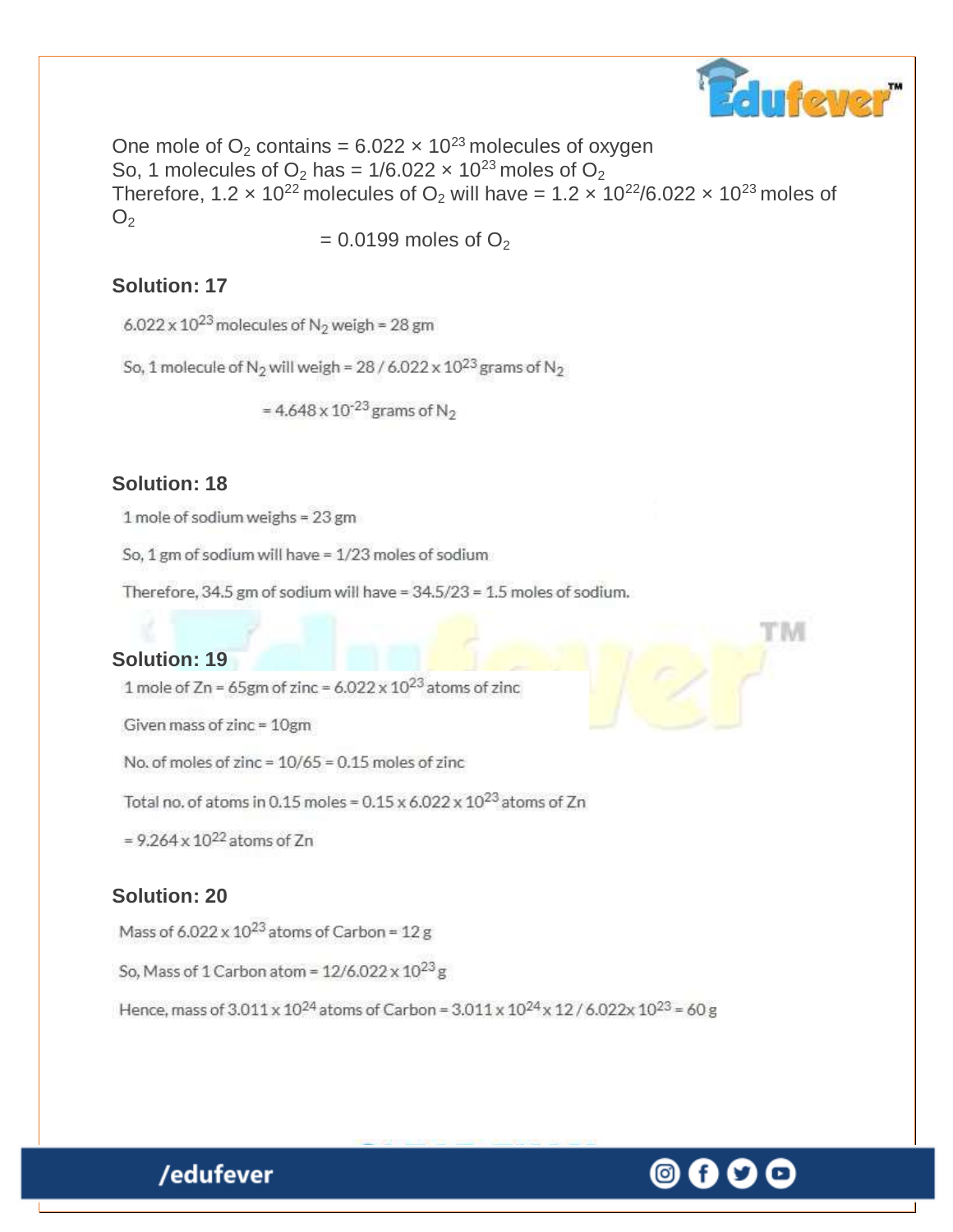# dufeyer"

M

#### **Solution: 21**

 $6.022 \times 10^{23}$  atoms of Oxygen weigh = 16 g

So, mass of 1 atom of Oxygen =  $16/6.022 \times 10^{23}$  = 2.656 x 10<sup>-23</sup> g.

# **Page No 173**

# **Solution: 22**

1 mole of hydrogen has =  $6.022 \times 10^{23}$  atoms of hydrogen

So, 0.25 moles of hydrogen will have =  $6.022 \times 10^{23} \times 0.25 = 1.50 \times 10^{23}$  atoms of hydrogen.

# **Solution: 23**

 $6.022 \times 10^{23}$  atoms of phosphorus has = 1 mole of phosphorus

So, 12.044 x 10<sup>25</sup> atoms of phosphorus will have = 12.044 x 10<sup>25</sup>/6.022 x 10<sup>23</sup>

#### $= 200$  moles

# **Solution: 24**

Given mass of  $CHCl_3 = 0.0239 g$ 

Molar mass of CHCl<sub>3</sub> =  $1 \times C + 1 \times H + 3 \times C = 119.5 g$ 

No, of moles = Given mass/ Molar mass

No. of moles = 0.0239/119.5 = 0.0002

So, no. of molecules present in 0.0239 g of chloroform =  $0.0002 \times 6.022 \times 10^{23}$ 

 $= 12.044 \times 10^{19}$  molecules

# **Solution: 25**

1 mole of  $Na<sub>2</sub>CO<sub>3</sub> = 106g$ 

/edufever

So, 5 x mole of  $Na_2CO_3 = 5 \times 106g = 530g$ 

# 0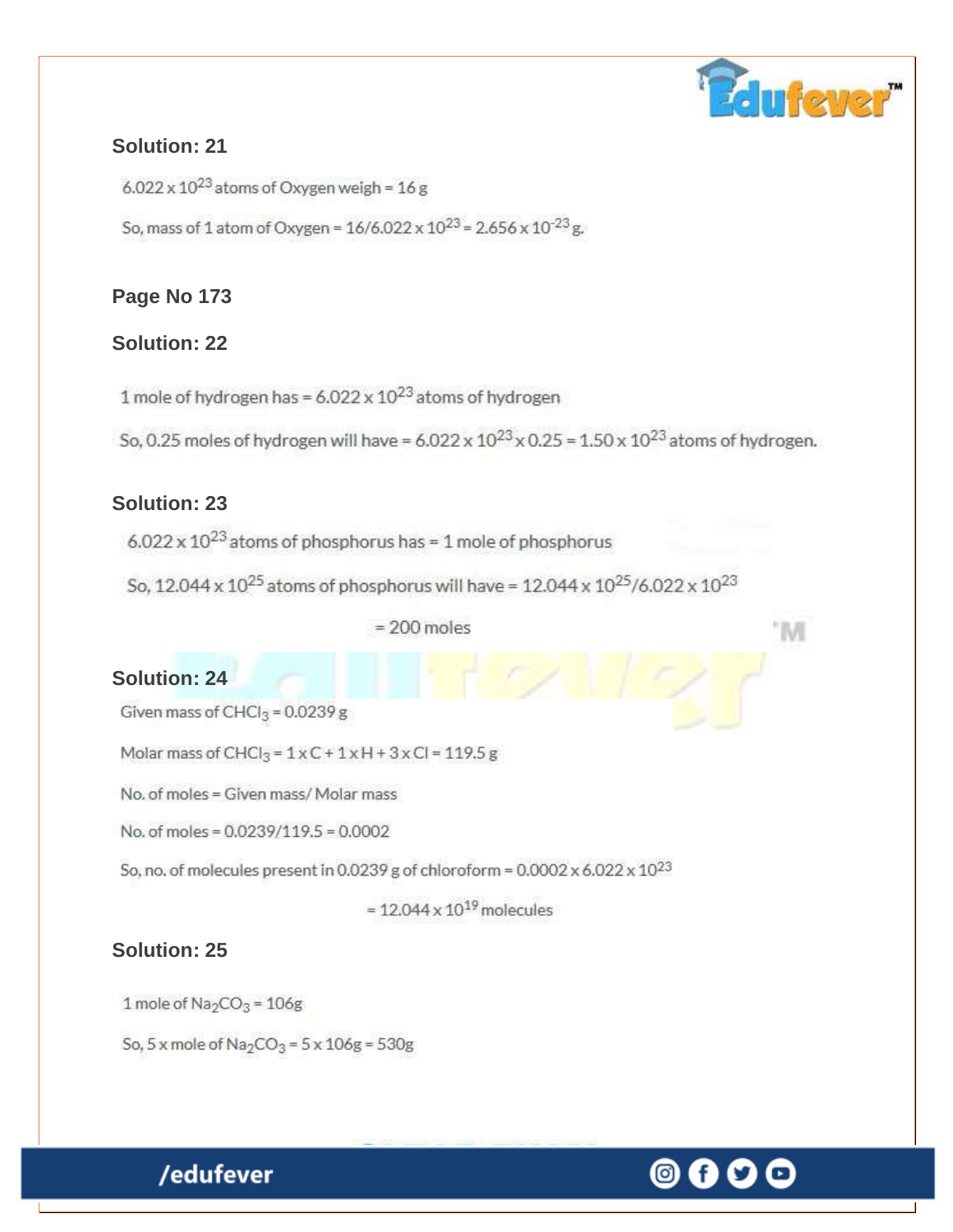

#### **Solution: 26**

32 g of oxygen (1 mole of oxygen) has =  $6.022 \times 10^{23}$  molecules of oxygen

So, 4 g of oxygen will have =  $6.022 \times 10^{23} \times 4/32 = 7.528 \times 10^{22}$  molecules of oxygen

# **Solution: 27**

Molar mass of glucose = 180 g

180 g of glucose has = 1 mol

So, 100 g of glucose will have =  $1 \times 100/180 = 0.55$  moles

#### **Solution: 28**

1 mole of  $H_2S$  weighs = 34g So, 0.17 mole of H<sub>2</sub>S will weight =  $34 \times 0.17$  g = 5.78 g

#### **Solution: 29**

Molar mass of  $CO<sub>2</sub> = 44G$ Molar mass of  $H_2O = 18G$ Mass of 5 mole of  $CO<sub>2</sub> = 5 \times 44G = 220G$ So, 5 mole of H<sub>2</sub>O and 5 mole of  $CO<sub>2</sub>$  do not have same mass And the difference in their masses  $= 220g - 90g = 130g$ 

#### **Solution: 30**

240g of calcium has  $240/40 = 6$  moles 240g of magnesium has  $= 240/24 = 10$  moles So, required mole ratio =  $6:10 = 3:5$ 

#### **Solution: 31**

(a) A group 6.022  $\times$  10<sup>23</sup> particles (atoms molecules or ions) of a substance is called a mole of that substance. One mole represent of a substance equal to its 'GRAM ATOMIC MASS' or 'GRAM MOLECULAR MASS' and 6.022 x 10<sup>23</sup> no. of particles of the substance.

(b) 1.5 moles of  $Na<sub>2</sub>SO<sub>3</sub>$  has 3 moles of Na, 1.5 moles of S and 4.5 moles of O. Thus, mass of sodium =  $3 \times 23g = 69g$ Mass of sulphur =  $1.5 \times 32 = 48q$ Mass of oxygen =  $4.5 \times 16q = 72q$ 

**Solution: 32**

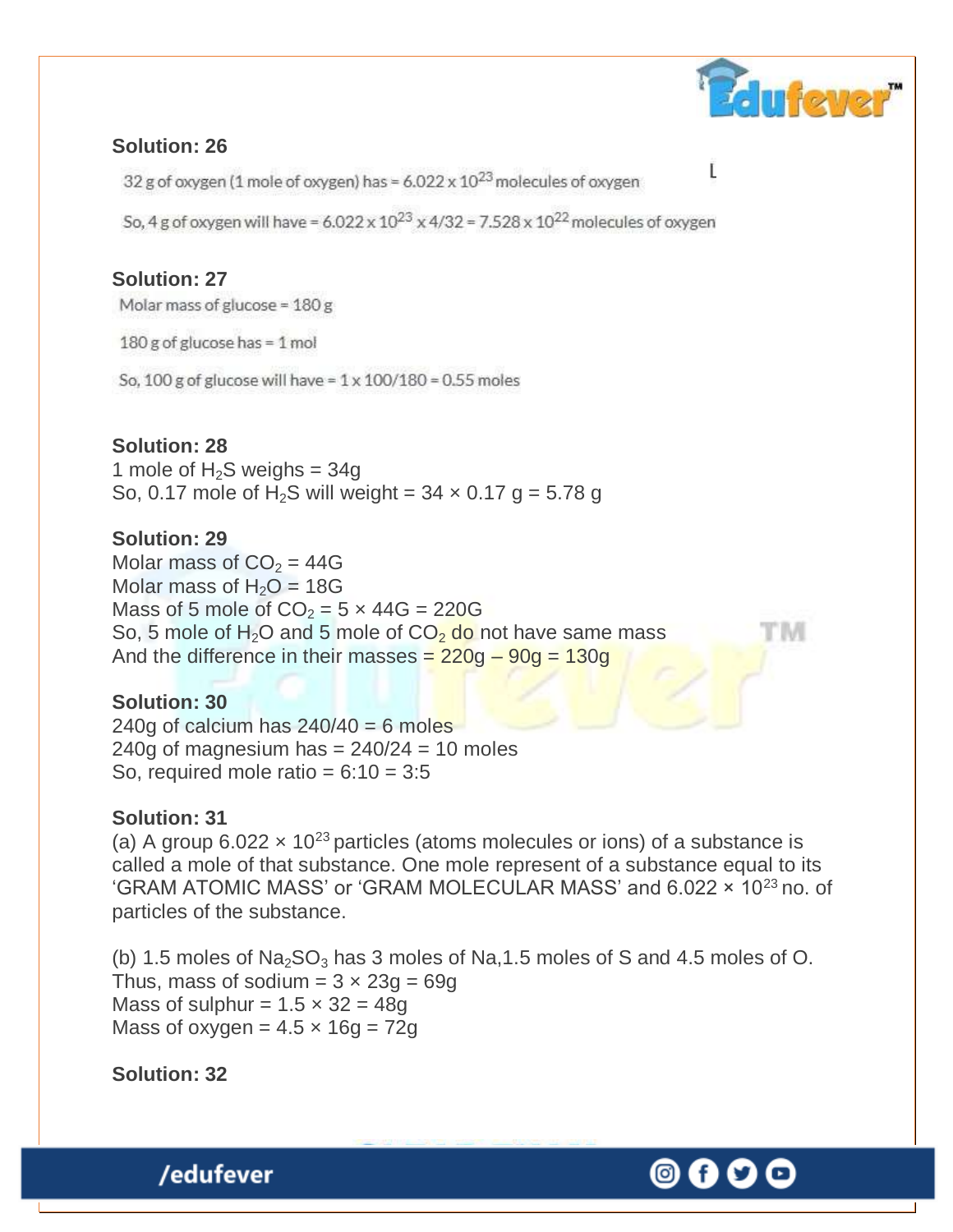

tim

(a) A mole of carbon atoms means a carbon sample weighing 12g and containing  $6.022 \times 10^{23}$ 

(b) 1 mole of aluminum weighing 27g has =  $6.022 \times 10^{23}$  atoms of Al So, 1g of Al =  $0.22 \times 10^{23}$  atoms of Al Hence, 50g of Al will have =  $50 \times 0.22 \times 10^{23}$  atoms of Al  $= 11 \times 10^{23}$  atoms of Al 1 mole of iron weighing 56g has =  $6.022 \times 10^{23}$  atoms of Fe So, 1g of Fe has =  $0.10 \times 10^{23}$  atoms of Fe Hence, 50g of Fe will have = 50  $\times$ 0.10  $\times$  10<sup>23</sup> atoms of Fe = 5  $\times$  10<sup>23</sup> atoms of Fe Thus, 50g of Al has more no. of atoms as compared to 50g of Fe.

#### **Solution: 33**

(a) The amount of substance whose mass in grams is numerically equal to its atomic mass, is called gram atomic mass of gram atomic mass of oxygen is16g.

#### (b) Moles of oxygen atom are

(i)  $Al_2O_3$ : 3 mole

(ii)  $CO<sub>2</sub>: 2 mole$ 

(iii)  $Cl<sub>2</sub>O<sub>7</sub>: 7 mole$ 

(iv)  $H_2SO_4$ : 4 mole

(v)  $Al_2(SO_4)_3$ : 12 MOLE

#### **Solution: 34**

(a) The amount of substance whose mass in grams in numerically equal to its molecular mass is called gram molecular mass of gram molecular of the oxygen is 32g.

(b) Given mass of sulphur  $= 100g$ Molar mass of  $S_8 = 32 \times 8g = 256g$ No. of moles = Given mass/Molar mass =  $100/256 = 0.39$  moles.

#### **Solution: 35**

(a) The molar mass of the substance is the mass of 1 mole of that substance. Molar mass is generally expressed.

(b) (i) Molar mass of ozone  $(O_3) = 3$  ) = 3 x gram atomic mass of O = 3 x 16g = 48g/ mole

(ii) Molar mass of Ethanoic acid (CH<sub>3</sub>COOH) =  $2 \times C + 4 \times H + 2 \times O$  $=(24 + 4 + 32)u = 60$ g/mole

**Page No 174**

**Solution: 43**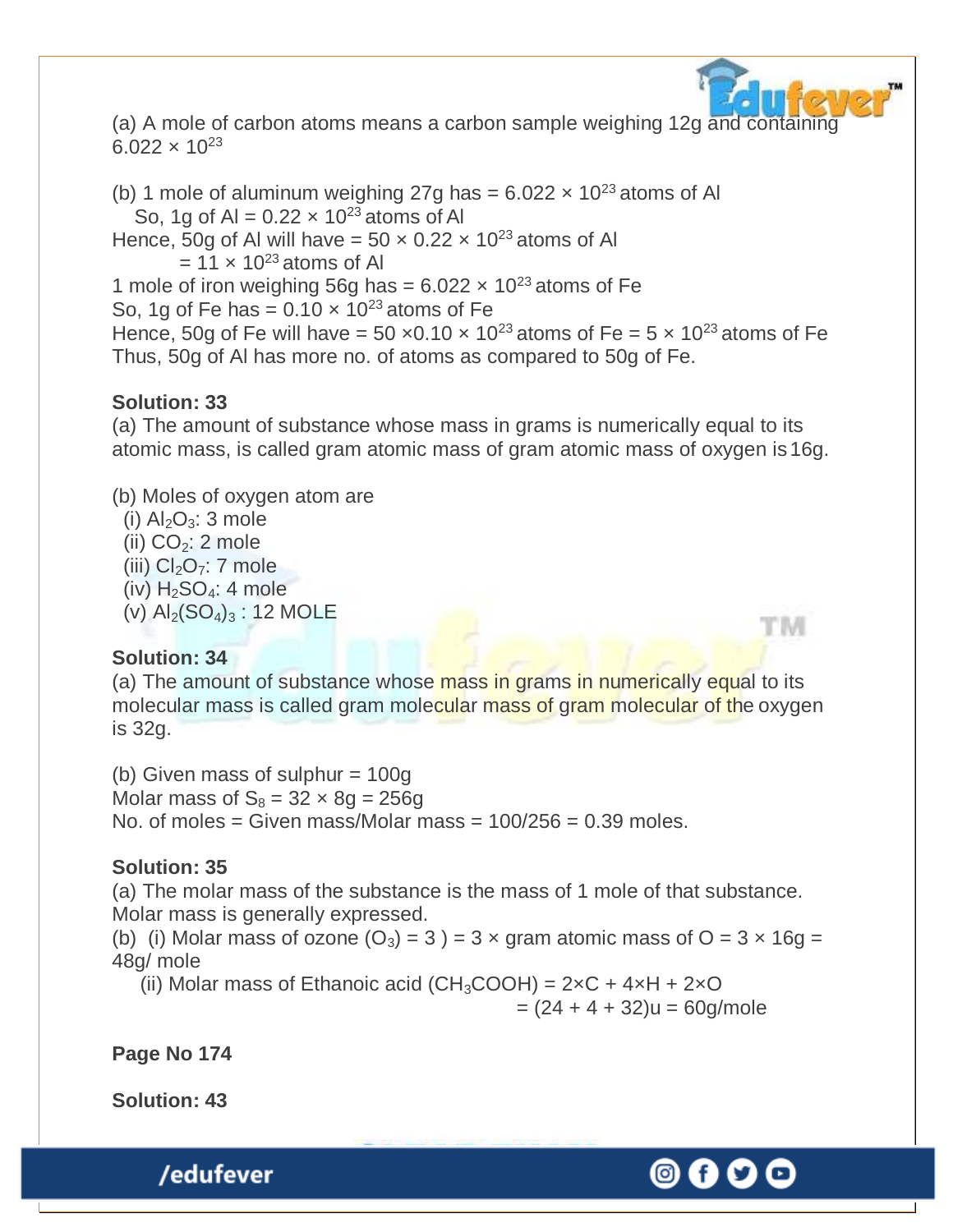

TM

1 mole of  $SO_2$  = Mass of S + 2x Mass of O = 64 grams 64g of  $SO<sub>2</sub> = 1$  mole So, 1 g of  $SO_2 = 1/64$  mole Now since equal moles of all the substances contain equal number of molecules so, 1/64 mole of  $O_2$  will also contain x molecules like  $SO_2$  $32g$  of oxygen = 1 mole So, 1 g of oxygen  $= 1/32$  mole Now,  $1/64$  mole of oxygen contains = x molecules So,  $1/32$  mole of oxygen will contain =  $x \times 64/32 = 2x$  molecules

#### **Solution: 44**

Mass of one molecules of substance =  $4.65 \times 10^{-23}$  u So, mass of 1 mole of substance = Mass of  $6.022 \times 10^{23}$  molecules of the substance  $= 4.65 \times 10^{-23} \times 6.022 \times 10^{23}$  u = 28u The substance is nitrogen with molecular mass 28 u

#### **Solution: 45**

Molar mass of  $SO_2 = (32 + 2x 16)g = 64g$ Molar mass of oxygen  $(O_2) = 32G$ Given mass of  $SO_2 = 10g = Given$  mass of oxygen  $(O_2)$ 1 mole of substance =  $6.023 \times 10^{23}$  particles of the substance

(a) No. of moles of  $SO_2 = 10g/64g = 0.15$ Total no of molecules of  $SO_2 = 0.15 \times 6.022 \times 10^{23} = 0.90 \times 10^{23}$  molecules of  $SO<sub>2</sub>$ 

(b) No. of moles of  $O_2 = 10g/32g = 0.31$ Total no. of molecules of  $O_2 = 0.31 \times 6.022 \times 10^{23} = 1.88 \times 10^{23}$  molecules of  $O_2$ Thus, 10g of  $O<sub>2</sub>$  contains more no. of molecules.

#### **Solution: 46**

Given mass of nitrogen = 56g Molar mass of nitrogen = 14g No. of moles of nitrogen =  $56g/14g = 4$  moles Equal number of moles of all the substances contain equal number of molecules. So, 4 moles of nitrogen and 4 moles of oxygen contains same no. of molecules. Hence, mass of 4 mole of oxygen =  $4 \times 16q = 64q$ 

#### **Solution: 47**

/edufever

Given mass of water  $= 1.8$  g Molar mass of water  $= 18g$ No. of moles of water  $= 1.8$ g/ 18g = 0.1 moles